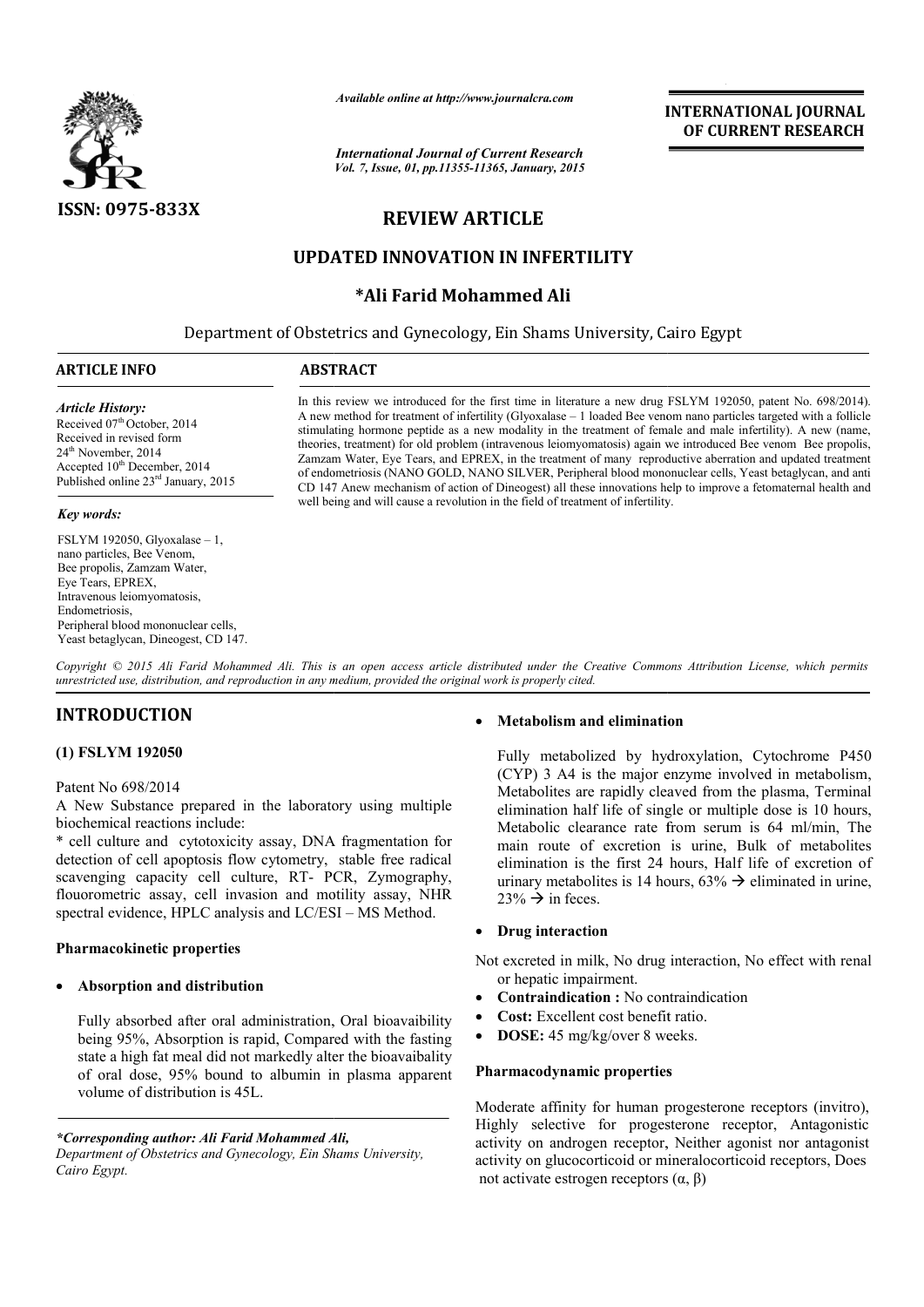

#### **Chemical structure ofFSLYM192050**

#### **In vivo**

Strong progestational effect, Moderate antigonadotrophic effects, No androgenic, glucocorticoid, mineralocorticoid activity, Inhibit rises in serum estradiol by inhibiting the development of ovarian follicles, It is moderately suppresses serum estradiol levels and affection of endometrial wave 15, Dose dependent activity, Inhibit protein kinase activity (Jian-Xin Chen, *et al.,* 2009), Suppressing cyclin digene expression (Jian-Xin Chen, *et al.,* 2009), Normalize natural killer cell activity(Jian-Xin Chen, *et al.,* 2009), No effect on bone mineral activity, after 6 months: no effect on liver, lipid, carbohydrate metabolism (Jian-Xin Chen, *et al.,* 2009), Delay in oocyte aging in mice (Jinmiao Liu *et al.,* 2012) (Evanthia Diamanti *et al.,* 2007) (Carla Tatone *et al.,* 2008) (Ying- Jing Chang *et al.,* 2010), It this inter leukin had a myolysis effect, CD 147 which had Apoptosis (Pietro Sanulli *et al.,* 2013), It attenuates nuclear factor KB activation, cyclooxygenase 2 expression and prostaglandin E2 (Jing-Jing Zhang *et al.,* 2011), Micro RNA expression and their relation to angiogenic factors miRNAs (miR-156, -16, -17 -5p, -209, 21, 125a 221, 222, vascular endothelial growth factor A thrombospondin I, miR-17-92 miR-17-5P) moreover reduced microvascular density (Luis A. Ramon *et al.,* 2011) (Wakana Abe *et al.,* 2013), Trapping of reactive diacarbonyl compound (methyl glycoxol MGO, glyoxal (GO) which causes production of advanced glycation end products (AGEs) (ExanthiaDiamanti-Kandarakis- Christina Pipri istratiosPaatsonuris, 2007), Inhibition of macrophage migration inhibitory factor (MIF) (Warren *et al.,* 2011), Acton ephrin A, B system (HarukoFujii *et al.,* 2011), Stimulation of histone deacetylase inhibitors (Yuki Kawano *et al.,* 2011), It inhibit hypoxia mediated actvation of ErK/2 and Akt resulting in decrease expression of hypoxia inducible factor -1a (Michael Morcos and Xueliang Du, 2008), Reduce the activity of matrix metalloproteinase 2, 9. (Nishida *et al.,* 2006), Affection of mitochondrial biomarkers by using surface enhanced laser desorption / ionization time of light mass spectrometry (Xinoyon Ding *et al.,* 2012), Affection of iron storage in peritoneal macrophages it is known that iron storage is increased in the peritoneal macrophages in patients with endometriosis and correlates with iron over load in peritoneal fluid and serum (Jean- ChirstopheLousse *et al.,* 2009), Correction of mitochondrial displacement D-loop, it is known that there is association of mitochondrial displacement D-loop alteration and endometriosis (Suresh Govatati *et al.,* 2013), Increasing expression of glyoxalase 1-reduces ROS production and increases life span (Xiaofang Peng *et al.,* 2011), Reduced advanced glycation end products (Xiaofang Peng *et al.,* 2011) (Evanthia Diamanti-Kandarakis and Ilias Katsikist 2008),

Reduction of methyl glyoxal which has injurious effects on maturation of oocytes fertilization, fetal development via apoptosis (Xiaofang Peng *et al.,* 2011), Anticancer cell metastasis by down regulation of matrix metalloproteinase expression (Jing-Jing Zhang *et al.,* 2011) (Jian-Xin Chen *et al.,* 2009), Antitumor, antioxidant antibacterial, antiviral, antifungal and anti-inflammatory activities (Nishida *et al.,* 2006), Affection of telomerase and telomere length (Hapangama *et al.,* 2008), Stimulation of pigment epithelium derived factor (PEDF) which is a 50 kDa secreted glycoprotein that possesses a potent antiangiogenic activity (Dana Chderland *et al.,* 2013), Induce apoptosis and G0/G1 cell cycle arrest (Nishida *et al.,* 2006) (Jian-Xin Chen *et al.,* 2009), It is considered as apoptosis inducing agent (Nishida *et al.,* 2006), suppressing antiapoptotic proteins (Nishida *et al.,* 2006), It has antithrombotic, antihuman immunodeficiency virus activities (Seerin *et al.,* 2006), Suppression of the polo like kinase / activity (Nishida *et al.,* 2006), Suppression of mitochondrial tumour necrosis factor receptor associated protein expression (Carla Tatone *et al.,* 2008), Activation of MAP kinases (Carla Tatone *et al.,* 2008), Inhibits certain enzyme activities such lipoxygenases cycloxygenase, glutathione S transferase, xanthine oxidase (Carla Tatone *et al.,* 2008).

#### **Supposed Therapeutic Indications**

Endometriosis, Fibroid, PCO, Failed IVF, Premature ovarian failure, Improve endometrial receptivity, Poor ovarian response, Improved endometrial thickness, It can be used in the field of medicine and surgery industrial, agriculture and nano technology

## **Glyoxalase-1 loaded Bee venom nano particles targeted with a follicle stimulating hormone peptide as a new modality in the treatment of female and male infertility**

We come across the difficulty of delivery of a new drug to it's target action that it would be unstable, non soluble. In ordinary delivery technique, could not cross a cellular or tissue barrier, hence the nano particles for drug delivery which are sub microscopic particles with dimensions in the range of 100-300 nm. By encapsulating drug in a polymer, the stability, permeability, bio distribution small circulation time of therapeutics can be changed (Borgmann *et al.,* 2011) via signaling molecules or ligands that are bound to the surface nano particles targeting to specific or cell types occurred. (Mahfouz *et al.,* 2010). Decreased glyoxalase-1 activity causes increased methylglyoxal (MG) which modifies proteins resulting in increase Mitochondrial ROS production increased ROS levels would further inhibit glyoxalase-1 and ultimately limit life span (Evanthia Diamanti *et al.,* 2008), (Micheal Noros *et al.,*)increased serum advanced glycation product (AGES) which demonstrated in PCO, and endometriosis this (AGES) lead to decreased glyoxalase-1 activity which increased methylglyoxal (MG).

In female infertility especially in old age and poor responder and (Evanthia Diamanti *et al.,* 2008), (Micheal Noros *et al.,* 2010), (Reddy and Labhasetwar, 2009), (Reddy *et al.,* 2008)in male infertility elevation reactive oxygen species have been found which correlated with decreased sperm motility, increased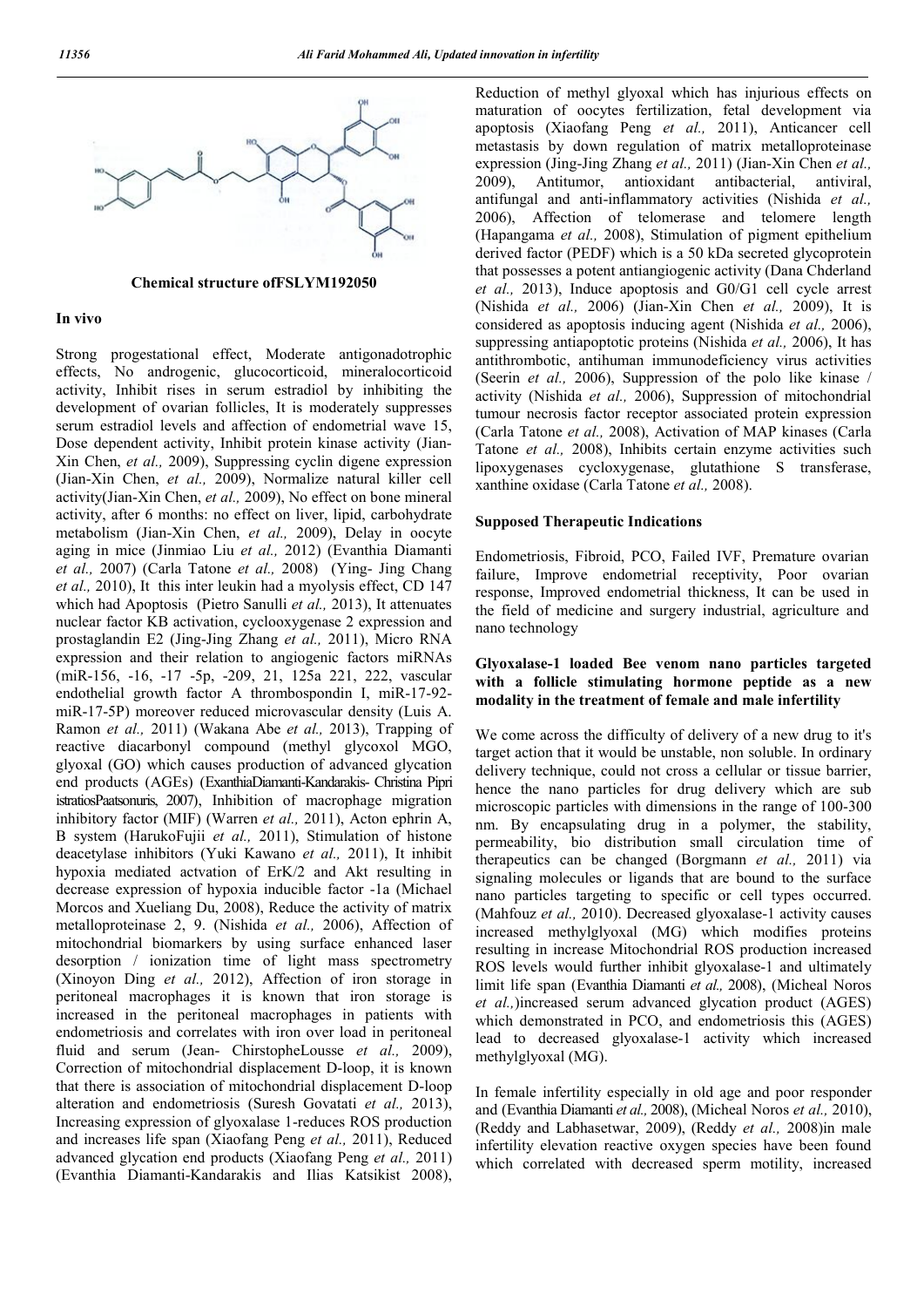(Aitken *et al.,* 1988) damage cell membrane peroxidation, DNA frag mention lose of fusion with oocyte. in female it correlated with poor response, congenital malformation, (chromosomal, DNA fragmentation and in fertility, Hence come delivery of Antioxidant (naturally occurring) Glyoxalse-1 which prevents mitochondrial protein modification and enhance life span this enzyme detoxifying methylglyoxal-1 (MG) increasing expression of glyoxalsase-1 reduce reactive oxygen species (ROS) and increase life span.

Nano particles were formulated with the use of a multiple emulsion solvent evaporation technique which have been described previously (Reddy and Labhasetwar, 2009)100 mg bee venom and 5 mg DMT with 50 reg dye (coumin 6) (Reddy *et al.,* 2008) were dissolved in 1 ml chloroform. The dye was incorpoerated (Aitken *et al.,* 1988), (Segretain *et al.,* 2010) into nonoparticles as a fluorescence markers to analyze nonoparticle cellular uptake, nanoparticles were conjugated by a two step epoxy method. Glyoxalase-1 activity was measured with the use of glyoxalase-1 assay kit. The analysis of glyoxalase-1 release from the nanoparticles as described (Jain, 2001; Hu *et al.,* 2012) previously. We used both mouse sertoli cell line and mouse ovarian cell line.

The protective effect of glyoxalase-1(Sahoo and Labhasetwar, 2005) loaded bee venom nanoparticle was tested after inducing oxidative stress in culture. The innovation in this method which differ from previous method lies in (Borgmann *et al.,* 2011) uses of Bee venom as a nano particles which is the first time to find nano particle to augment the action of FSH (Mahfouz *et al.,* 2010) . The use glyoxlase-1 loaded biodegradable nano particles so this method can be used in female who have poor responder, old age, and to improve fertilization in those who have elevated reactive oxygen species and infertility and sub fertility PCO, endometriosis, unexplained infertility. In male: to protect stertoli cells from oxidative stress, and to salvage testicular cells after torsion. Based on these data many enzyme can be used which regulate the oxidative stress like: superoxide dismutase, histone decacetylase inhibitors, pyrrolidine dithiocarbonate which attenuate Nuclear factor K-B. (Heneweer *et al.,* 2011; Zhang *et al.,* 2012; Wu and Yotnda, 2011) Devonc- Snow - Lisy *et al.* (2014)

#### **BEE Venom**

Due to it's unique composition Bee venom used in the treatment of many diseases but what is a new is it's place in infertility (Franklin and Baer, 1975; Gauldie *et al.,* 1978;

Habermann and Reiz, 1965). For the first time in the literature we introduced bee venom in gynecology and obstetrics.

#### **In Gynecology**

Treatment of PCO (Ali *et al.,* 2000), Fibroid Uterus (Ali *et al.,* 2000) Endometrios is (Ali *et al.,* 1998), induction of ovulation, we can separate bee venom gonadotrophin (All *et al.,* 1999) with a pregnancy rate more than human menopausal gonadtrophin, in the treatment of adenomyosis bee venom used as Phytoestrogen (Ali, 2000), to correct Leukemia (Ali, 1999) inhhitory factor LIF, in Idiopathic Repeated. Abortion, unexpelained (Ali, 1998), (All *et al.,* 1999), (Ali *et al.,* 1999), (Ali, 1999) recurrent spontaneous abortion treatment of premature ovarian failure, correction of $_1$ , (high) FSH (Ali, 1999), bee venom improves ovarian responsiveness, uterine and ovarian blood flow, velocity, implantation and pregnancy rate in patient undergoing treatment of invitro fertilization (Ali, 2000),(Ali, 2000), proximal tubal obstruction. (Ali, 1999) Postoperative: To prevent adhesion formation (Ali *et al.,* 2000) and reformation, to treat and prevention of keloid formation (Ali, 2000). In Pelvic inflammatory disease, in the treatment of cervical sperm antibodies. (Ali, 2000) Induction of ovulation in old age, and to increase pregnancy rate after artificial insemination and in Poor responders (All *et al.,* 1999)

#### **In gynaecological oncology**

Treatment of human papilloma virus (Ali, 2000). Recurrent human papilloma (Ali, 2000) virus, treatment of CINI, II, III, Endometrial carcinoma (Nishida *et al.,* 2006), (Pietro Sanulli *et al.,* 2013) delivery after conservative treatment of endometrial carcinoma (Ali, 1999), (Ali and Ali, 2000).

## **In Contraception**

IUD loaded with bee venom (Ali, 2000) Bee venom ointment as a local contraception the decisive factor is the dose between conception and contraception. (Franklin and Baer, 1975), (Gauldie *et al.,* 1978)Role of bee venom and Micro RNA and it's impaction on reproduction (ovarian function, implantation, gynecological re productive diseases, spermatogenesis (Franklin and Baer, 1975; Gauldie *et al.,* 1978; Habermann and Reiz 1965; All *et al.,* 1999)

#### **In obstetrics(Ali** *et al.,* **1998)**

Anti Phospholipid syndrome. (Ali *et al.,* 1998) Idiopathic abortion;

| Components         | Mw     | Contents (%Dry BV) | Major characteristics                                                                                                                                                      |
|--------------------|--------|--------------------|----------------------------------------------------------------------------------------------------------------------------------------------------------------------------|
| Peptide melittin   | 2840   | $40 - 50$          | 26 amino acid<br>Enhance of $PLA_2$ activity<br>Cytotoxic effects against cancer cells<br>Anti-inflammatory and anti-arthritic effects                                     |
| Apamin             | 2036   | $2 - 3$            | 10 amino acid<br>Inhibitgion of Ca <sup>2+</sup> activated K <sup>+</sup> channel<br>Cytotoxic effect against cancer<br>Nociceptive effect<br>Anti-inflammatory properties |
| MCD peptide        | 2588   | $2 - 3$            | 22 Amino acid anti-inflammatory and analgenic effect<br>Histamine release (low dose) histamine release inhibition (hig dose) anti-allergic effect                          |
| Adolapin           | 11.500 |                    | Inhibition of PLA2 and COX activity<br>Anti-inflammatory activity<br>Analgesic effect                                                                                      |
| Protease inhibitor | 9000   | < 0.8              |                                                                                                                                                                            |

**Components of bee venom and their major characteristics (Habermann and Reiz, 1965)**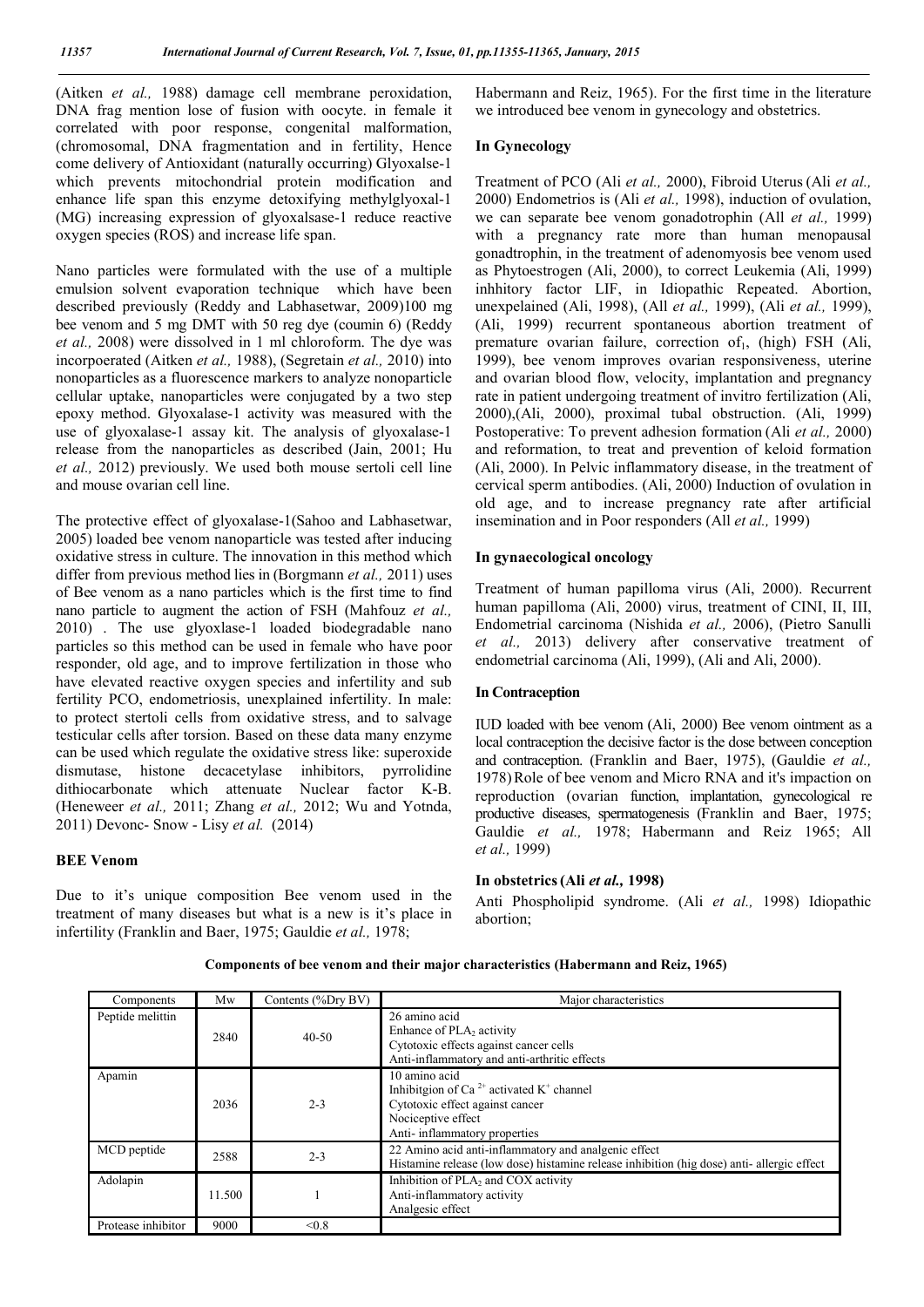(Ali *et al.,* 1998) immunologic abortion, in the treatment of eclampatic fit and it's comparison with magnesium (Ali *et al.,*  2000) sulfate and Diazepam, to (Ali and Ali, 1999) stimulate lung maturity, Idiopathic Intra uterine growth retardation, to arrest preterm labour. (Songhee, 2007), (James Olcese, 2014) To enhances human embryonic stem cell differentiation. To Germ like cell differentiation (Ali, 2011)

**Method of intake:** in obstetrics and gynecology: intradermal, local, ultrasound guided, laparascopically guided, intraamniotic (Chung *et al.,* 2004)

## **BEE Propolis**

Due to it's biological properties which are antioxidant anti abnormal enzymatic activities, (lipoxygenases, cyclooxygenase, glutathione S-transferase and xanthine oxidase (Koshihara *et al.,* 1984; Michaluart *et al.,* 1999; Chan *et al.,* 1995) anti-inflammatory properties (Michaluart *et al.,* 1999; Chung *et al.,* 2004) apoptosis inducible functions (Wang *et al.,* 2005) , anti HIV replication (Kashiwada *et al.,* 1995; Fesen *et al.,* 1993), antimetastatic (Liao *et al.,* 2003). Anti MMP-2 and MMP-9. Anti Tumor, Anti Bacterial and Anti vascular (Chung *et al.,* 2004).

## **In gynecology**

In the treatment of PCO, endometriosis, fibroid uterus, poor responder. To prevent formation and reformation of pelvic adhesions, keloid formation, Pelvic inflammatory disease, ovarian hyper stimulation syndrome. (Nishida *et al.,* 2006) ovarian failure (natural and chemical induced), To Increase the pregnancy rate after artificial insemination, in cervical spern antibodies. Asherman syndrome, intravenous leiomyomatosis. (Ali, 2012)

**In Contraception**: 1. Local (ointment, Pessary). 2.IUD loaded with bee propolis

**In Gynaecoogical Oncology** The same as bee venom (Ali, 2012)

**In obstetrics** Repeated abortion, Septic shock syndrome, Anti phospholipids syndrome, Any infection in obstetrics, (Ali, 2012)

## **Method of intake**

Local, (oral syrup, tablet), direct ultrasound guided, direct laparoscopically guided.(Ali, 2012)

## **Zamzam water**

Zamzam water well is located in the holiest mosque of the Muslims in the city of Makkah which is in the western province of the Kingdom of Saudi Arabic. The well is four thousand years old, millions of Muslims drink this water as sacred water especially during pilgrimage and Umrah each year. Zamzam water is unique in its natural characteristics (Ali, 2012), a total 34 elements have been found with calcium magnesium. Sodium and chloride, fluorides in the highest concentrations. Zamzam water has special optical parameters Zamzam is unique is its natural characteristic it has been proven that there are no microbs whatsoever in the water of Zamzam Its stimulate increased lactation (Naeem *et al.,* 1983), (El-Zaiat, 2005). No Aquaporins is needed for it's action and it stimulate Aquaporins production (Naeem *et al.,* 1983; (El-Zaiat, 2005; El-Kashef, 1994), we introduced Zamzam water for the first time in gynecology and obstetrics.

## **Zamzam water in Gynecology**

CO, fibroid, endometriosis, Unexplained infertility, recurrent spontaneous abortion, pelvic adhesion formation and reformation, Cervical sperm (Ali Farid Mohamed Ali, 2009; Ali Farid Mohamed Ali, 2009; Ali Farid Mohamed Ali, 2009; Aly Farid M Ali and Erlemandocosmi, 2011), antibodies, cervical factor in fertility, poor responders, to increase pregnancy rate after Artificial insemination, to enhance human embryonic stem cell to germ like cell differentiation, (Aly Farid M Ali and Erlemandocosmi, 2011) To increase potency of peripheral blood mononuclear cell (PB MNC) and in IVF

## **In obstetrics**

Intraamniotic injection for treatment of Idiopathic oligohydramnios

## **Method of Zam Zam water intake**

Oral for 3 months 250 c.c, Addition to embryo media (sterile), Intrauterine before embryo transfer, Intraamniotic, laparoscopically guided and ultrasound guided.

## **EPREX**

EPREX is a recombinant human erythropoietin (EPO) and has 165 amino acid sequence, the apparent molecular weight of erythropoietin is about 30.400 daltons we introduced it as a new modality of treatment of poor ovarian responders(Jannsen, 2010), (Ali Farid, 2012), and premature ovarian failure(Jannsen, 2010, Ali Farid, 2012) EPREX is contraindicated in patients with: Known sensitivity to mammalian cell derived products, and Uncontrolled hypertension The subcutaneous route of administration should be used. The recommended dose (Ali Farid, 2012) regimen is 600 IU/Kg EPREX given weekly for three weeks (days -21, -14 and -7). EPREX adverse effect include: hypertension anaphylactic reaction, and angio-oedema, nausea, vomiting, headache, and diarrhea (Jannsen, 2010; Ali Farid, 2012).

## **Bee Venom, Bee propolis, Zam Zam water and EPREX THEIR impaction on reproduction and poor ovarian responders**

The Bologna criteria for poor ovarian responders POR: two OF the following three (Retti, 2011) characteristics must be met for satisfying the POR definition: (ExanthiaDiamanti-Kandarakis, 2007) advanced maternal age  $\geq 40$  years or other risk factor for POR (HarukoFujii, 2011) a previous POR (Luis *et al.,* 2011) an abnormal ovarian reserve test. We introduced for the first time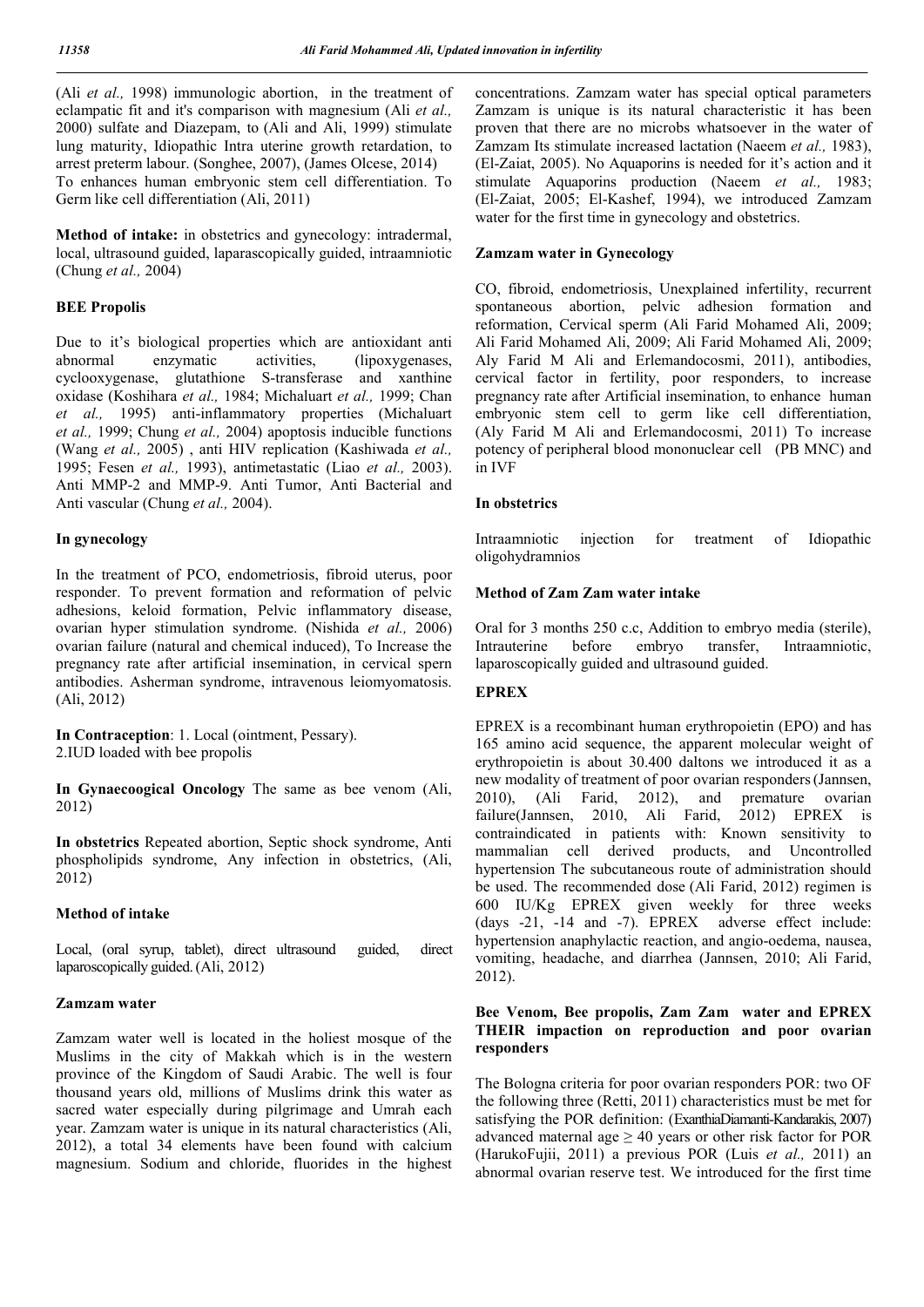in the literature a new modalities for this difficult problem. Pretreatment with any of these may improve the ovarian (Akhtar *et al.,* 1993) sensitivity to FSH and follicular response to gonadotrophin treatment in previous low responder IVF patients. Also it may improve ovarian response to gonodotrophins in poor responder IVF patient with normal basal concentration of FSH or It's effect on apoptosis of cultured granu losa- Lutein cells this effect may correlate with embryo fragmentation and pregnancy rate(HarukoFujii *et al.,* 2011).

The improvement of delivery and live birth rates after ICSI in women age > 40 days by any of previous modalities appears to be mainly due to an improvement of oocyte developmental potential also the effect on the uterus cannot be excluded. One conmen action of all these that it inhibits the aromatase enzyme by competitively binding to the heme of the cytochrome p 450 submit of the enzyme resulting in a blockade of androgens convection into estrogens with a subsequent increase in

**Chemical composition of eye tears (1), (2), (3)**

| Electrolyte concentrations in the tear film of healthy subjects<br>Sodium<br>133 mM<br>Potassium<br>$25 \text{ mM}$<br>Calcium<br>$0.80 \text{ }\mathrm{mM}$<br>Magnesium<br>0.61 mM<br>Chloride<br>128 mM<br>Bicarbonate<br>$33 \text{ mM}$<br>Nitrate<br>014 mM<br>$0.22$ mM<br>Phosphate<br>$0.39$ mM<br>sulfate<br>Small-molecule Concentrations in the Tear film<br>Retinol<br>$16$ ng/mL<br>Vitamin C<br>$177$ ug/mL<br>Tyrosine<br>45 uM<br>Glutathione<br>$107$ uM<br>Glucose<br>$26 \text{ ug/mL}$<br>Prostaglandin<br>$82$ pg/mL<br>Protein<br>Protective/anti-infective<br>Lactoferin<br>$1.35 - 6.3$ mg/mL<br>Lysozyme/muramidase<br>$0.5-45$ mg/mL<br>Phospholipase A2<br>$30-55$ ug/mL<br>Cenuloplasmin<br>$0.76$ mg/mL<br>cuZn superoxide dismutase<br>SOD) Lysosomal enzymes<br>Immune system/inflammatory<br>sigA<br>$166 \text{ ug/mL} - 2.42 \text{ mg/mL}$<br>Secretory component<br>sigM<br>5.6 ug/ mL<br>Complement components IL-1a<br>$43$ pg/mL<br>$IL - IB$<br>$30 \text{ pg/mL}$<br>IL – Ra (IL – 1 receptor antagonist)<br>$295$ ng/ml<br>$IL-2$<br>$38$ pg/ml<br>$IL - 5$<br>40 pg/ml<br>$IL - 6$<br>42 pg/ml; 4.5 pg/mg protein<br>FasL<br>$0.30$ ng/mL<br>Tumor necrosis factor $- a$ (TINF-a) interferony-y<br>$0.36 - 1.97$ ng/mL<br>Material<br>$91$ pg/mL<br>Tear film maintenance<br>Lipocalin (tear – specific prealibumin<br>$0.5 - 1.5$ mg/mL<br>(TSPA)<br>Albumin<br>MUC1<br>MUC4 (Sialomucin)<br>Variable 0-200 ug/mL<br>MUC5AC<br>MUC7<br>19-280 ng/mL<br>Cormeal health & wound healing<br>Fibronectin<br>$0.10 - 0.25$ ng/Ml<br>Gm-CSF protein<br>$63$ pg/mL $-$ 8 ng/mL<br>Transforming growth factor a (TGF-a)<br>$2.98$ ng/m 1; 55 pg/mL<br>Transforming growth factor B1 (TGF-B1)<br>$0.5$ ng/mL<br>Transforming growth factor B2 (TGF-B2)<br>Tear hepatocyte growth factor (HGF)<br>Keratocyte growth factor<br>$0.71 - 1.7$ ng/ml<br>Basic fibroblast growth factor (FGFB; FGF2)<br>$0.1 - 1.7$ ng/mL (variable)<br>Epidermal growth factor (FGF)<br>$19 \text{ ng/mL}$<br>Platelet-derived growth<br>$0.40$ ng/mL<br>Factor BB<br>$0.83$ ug/mL<br>Insulin<br>$0.13 - 0.31$ ng/mL<br>Tenascin | Material      | Concentration |
|-------------------------------------------------------------------------------------------------------------------------------------------------------------------------------------------------------------------------------------------------------------------------------------------------------------------------------------------------------------------------------------------------------------------------------------------------------------------------------------------------------------------------------------------------------------------------------------------------------------------------------------------------------------------------------------------------------------------------------------------------------------------------------------------------------------------------------------------------------------------------------------------------------------------------------------------------------------------------------------------------------------------------------------------------------------------------------------------------------------------------------------------------------------------------------------------------------------------------------------------------------------------------------------------------------------------------------------------------------------------------------------------------------------------------------------------------------------------------------------------------------------------------------------------------------------------------------------------------------------------------------------------------------------------------------------------------------------------------------------------------------------------------------------------------------------------------------------------------------------------------------------------------------------------------------------------------------------------------------------------------------------------------------------------------------------------------------------------------------------------------------------------------|---------------|---------------|
|                                                                                                                                                                                                                                                                                                                                                                                                                                                                                                                                                                                                                                                                                                                                                                                                                                                                                                                                                                                                                                                                                                                                                                                                                                                                                                                                                                                                                                                                                                                                                                                                                                                                                                                                                                                                                                                                                                                                                                                                                                                                                                                                                 |               |               |
|                                                                                                                                                                                                                                                                                                                                                                                                                                                                                                                                                                                                                                                                                                                                                                                                                                                                                                                                                                                                                                                                                                                                                                                                                                                                                                                                                                                                                                                                                                                                                                                                                                                                                                                                                                                                                                                                                                                                                                                                                                                                                                                                                 |               |               |
|                                                                                                                                                                                                                                                                                                                                                                                                                                                                                                                                                                                                                                                                                                                                                                                                                                                                                                                                                                                                                                                                                                                                                                                                                                                                                                                                                                                                                                                                                                                                                                                                                                                                                                                                                                                                                                                                                                                                                                                                                                                                                                                                                 |               |               |
|                                                                                                                                                                                                                                                                                                                                                                                                                                                                                                                                                                                                                                                                                                                                                                                                                                                                                                                                                                                                                                                                                                                                                                                                                                                                                                                                                                                                                                                                                                                                                                                                                                                                                                                                                                                                                                                                                                                                                                                                                                                                                                                                                 |               |               |
|                                                                                                                                                                                                                                                                                                                                                                                                                                                                                                                                                                                                                                                                                                                                                                                                                                                                                                                                                                                                                                                                                                                                                                                                                                                                                                                                                                                                                                                                                                                                                                                                                                                                                                                                                                                                                                                                                                                                                                                                                                                                                                                                                 |               |               |
|                                                                                                                                                                                                                                                                                                                                                                                                                                                                                                                                                                                                                                                                                                                                                                                                                                                                                                                                                                                                                                                                                                                                                                                                                                                                                                                                                                                                                                                                                                                                                                                                                                                                                                                                                                                                                                                                                                                                                                                                                                                                                                                                                 |               |               |
|                                                                                                                                                                                                                                                                                                                                                                                                                                                                                                                                                                                                                                                                                                                                                                                                                                                                                                                                                                                                                                                                                                                                                                                                                                                                                                                                                                                                                                                                                                                                                                                                                                                                                                                                                                                                                                                                                                                                                                                                                                                                                                                                                 |               |               |
|                                                                                                                                                                                                                                                                                                                                                                                                                                                                                                                                                                                                                                                                                                                                                                                                                                                                                                                                                                                                                                                                                                                                                                                                                                                                                                                                                                                                                                                                                                                                                                                                                                                                                                                                                                                                                                                                                                                                                                                                                                                                                                                                                 |               |               |
|                                                                                                                                                                                                                                                                                                                                                                                                                                                                                                                                                                                                                                                                                                                                                                                                                                                                                                                                                                                                                                                                                                                                                                                                                                                                                                                                                                                                                                                                                                                                                                                                                                                                                                                                                                                                                                                                                                                                                                                                                                                                                                                                                 |               |               |
|                                                                                                                                                                                                                                                                                                                                                                                                                                                                                                                                                                                                                                                                                                                                                                                                                                                                                                                                                                                                                                                                                                                                                                                                                                                                                                                                                                                                                                                                                                                                                                                                                                                                                                                                                                                                                                                                                                                                                                                                                                                                                                                                                 |               |               |
|                                                                                                                                                                                                                                                                                                                                                                                                                                                                                                                                                                                                                                                                                                                                                                                                                                                                                                                                                                                                                                                                                                                                                                                                                                                                                                                                                                                                                                                                                                                                                                                                                                                                                                                                                                                                                                                                                                                                                                                                                                                                                                                                                 |               |               |
|                                                                                                                                                                                                                                                                                                                                                                                                                                                                                                                                                                                                                                                                                                                                                                                                                                                                                                                                                                                                                                                                                                                                                                                                                                                                                                                                                                                                                                                                                                                                                                                                                                                                                                                                                                                                                                                                                                                                                                                                                                                                                                                                                 |               |               |
|                                                                                                                                                                                                                                                                                                                                                                                                                                                                                                                                                                                                                                                                                                                                                                                                                                                                                                                                                                                                                                                                                                                                                                                                                                                                                                                                                                                                                                                                                                                                                                                                                                                                                                                                                                                                                                                                                                                                                                                                                                                                                                                                                 |               |               |
|                                                                                                                                                                                                                                                                                                                                                                                                                                                                                                                                                                                                                                                                                                                                                                                                                                                                                                                                                                                                                                                                                                                                                                                                                                                                                                                                                                                                                                                                                                                                                                                                                                                                                                                                                                                                                                                                                                                                                                                                                                                                                                                                                 |               |               |
|                                                                                                                                                                                                                                                                                                                                                                                                                                                                                                                                                                                                                                                                                                                                                                                                                                                                                                                                                                                                                                                                                                                                                                                                                                                                                                                                                                                                                                                                                                                                                                                                                                                                                                                                                                                                                                                                                                                                                                                                                                                                                                                                                 |               |               |
|                                                                                                                                                                                                                                                                                                                                                                                                                                                                                                                                                                                                                                                                                                                                                                                                                                                                                                                                                                                                                                                                                                                                                                                                                                                                                                                                                                                                                                                                                                                                                                                                                                                                                                                                                                                                                                                                                                                                                                                                                                                                                                                                                 |               |               |
|                                                                                                                                                                                                                                                                                                                                                                                                                                                                                                                                                                                                                                                                                                                                                                                                                                                                                                                                                                                                                                                                                                                                                                                                                                                                                                                                                                                                                                                                                                                                                                                                                                                                                                                                                                                                                                                                                                                                                                                                                                                                                                                                                 |               |               |
|                                                                                                                                                                                                                                                                                                                                                                                                                                                                                                                                                                                                                                                                                                                                                                                                                                                                                                                                                                                                                                                                                                                                                                                                                                                                                                                                                                                                                                                                                                                                                                                                                                                                                                                                                                                                                                                                                                                                                                                                                                                                                                                                                 |               |               |
|                                                                                                                                                                                                                                                                                                                                                                                                                                                                                                                                                                                                                                                                                                                                                                                                                                                                                                                                                                                                                                                                                                                                                                                                                                                                                                                                                                                                                                                                                                                                                                                                                                                                                                                                                                                                                                                                                                                                                                                                                                                                                                                                                 |               |               |
|                                                                                                                                                                                                                                                                                                                                                                                                                                                                                                                                                                                                                                                                                                                                                                                                                                                                                                                                                                                                                                                                                                                                                                                                                                                                                                                                                                                                                                                                                                                                                                                                                                                                                                                                                                                                                                                                                                                                                                                                                                                                                                                                                 |               |               |
|                                                                                                                                                                                                                                                                                                                                                                                                                                                                                                                                                                                                                                                                                                                                                                                                                                                                                                                                                                                                                                                                                                                                                                                                                                                                                                                                                                                                                                                                                                                                                                                                                                                                                                                                                                                                                                                                                                                                                                                                                                                                                                                                                 |               |               |
|                                                                                                                                                                                                                                                                                                                                                                                                                                                                                                                                                                                                                                                                                                                                                                                                                                                                                                                                                                                                                                                                                                                                                                                                                                                                                                                                                                                                                                                                                                                                                                                                                                                                                                                                                                                                                                                                                                                                                                                                                                                                                                                                                 |               |               |
|                                                                                                                                                                                                                                                                                                                                                                                                                                                                                                                                                                                                                                                                                                                                                                                                                                                                                                                                                                                                                                                                                                                                                                                                                                                                                                                                                                                                                                                                                                                                                                                                                                                                                                                                                                                                                                                                                                                                                                                                                                                                                                                                                 |               |               |
|                                                                                                                                                                                                                                                                                                                                                                                                                                                                                                                                                                                                                                                                                                                                                                                                                                                                                                                                                                                                                                                                                                                                                                                                                                                                                                                                                                                                                                                                                                                                                                                                                                                                                                                                                                                                                                                                                                                                                                                                                                                                                                                                                 |               |               |
|                                                                                                                                                                                                                                                                                                                                                                                                                                                                                                                                                                                                                                                                                                                                                                                                                                                                                                                                                                                                                                                                                                                                                                                                                                                                                                                                                                                                                                                                                                                                                                                                                                                                                                                                                                                                                                                                                                                                                                                                                                                                                                                                                 |               |               |
|                                                                                                                                                                                                                                                                                                                                                                                                                                                                                                                                                                                                                                                                                                                                                                                                                                                                                                                                                                                                                                                                                                                                                                                                                                                                                                                                                                                                                                                                                                                                                                                                                                                                                                                                                                                                                                                                                                                                                                                                                                                                                                                                                 |               |               |
|                                                                                                                                                                                                                                                                                                                                                                                                                                                                                                                                                                                                                                                                                                                                                                                                                                                                                                                                                                                                                                                                                                                                                                                                                                                                                                                                                                                                                                                                                                                                                                                                                                                                                                                                                                                                                                                                                                                                                                                                                                                                                                                                                 |               |               |
|                                                                                                                                                                                                                                                                                                                                                                                                                                                                                                                                                                                                                                                                                                                                                                                                                                                                                                                                                                                                                                                                                                                                                                                                                                                                                                                                                                                                                                                                                                                                                                                                                                                                                                                                                                                                                                                                                                                                                                                                                                                                                                                                                 |               |               |
|                                                                                                                                                                                                                                                                                                                                                                                                                                                                                                                                                                                                                                                                                                                                                                                                                                                                                                                                                                                                                                                                                                                                                                                                                                                                                                                                                                                                                                                                                                                                                                                                                                                                                                                                                                                                                                                                                                                                                                                                                                                                                                                                                 |               |               |
|                                                                                                                                                                                                                                                                                                                                                                                                                                                                                                                                                                                                                                                                                                                                                                                                                                                                                                                                                                                                                                                                                                                                                                                                                                                                                                                                                                                                                                                                                                                                                                                                                                                                                                                                                                                                                                                                                                                                                                                                                                                                                                                                                 |               |               |
|                                                                                                                                                                                                                                                                                                                                                                                                                                                                                                                                                                                                                                                                                                                                                                                                                                                                                                                                                                                                                                                                                                                                                                                                                                                                                                                                                                                                                                                                                                                                                                                                                                                                                                                                                                                                                                                                                                                                                                                                                                                                                                                                                 |               |               |
|                                                                                                                                                                                                                                                                                                                                                                                                                                                                                                                                                                                                                                                                                                                                                                                                                                                                                                                                                                                                                                                                                                                                                                                                                                                                                                                                                                                                                                                                                                                                                                                                                                                                                                                                                                                                                                                                                                                                                                                                                                                                                                                                                 |               |               |
|                                                                                                                                                                                                                                                                                                                                                                                                                                                                                                                                                                                                                                                                                                                                                                                                                                                                                                                                                                                                                                                                                                                                                                                                                                                                                                                                                                                                                                                                                                                                                                                                                                                                                                                                                                                                                                                                                                                                                                                                                                                                                                                                                 |               |               |
|                                                                                                                                                                                                                                                                                                                                                                                                                                                                                                                                                                                                                                                                                                                                                                                                                                                                                                                                                                                                                                                                                                                                                                                                                                                                                                                                                                                                                                                                                                                                                                                                                                                                                                                                                                                                                                                                                                                                                                                                                                                                                                                                                 |               |               |
|                                                                                                                                                                                                                                                                                                                                                                                                                                                                                                                                                                                                                                                                                                                                                                                                                                                                                                                                                                                                                                                                                                                                                                                                                                                                                                                                                                                                                                                                                                                                                                                                                                                                                                                                                                                                                                                                                                                                                                                                                                                                                                                                                 |               |               |
|                                                                                                                                                                                                                                                                                                                                                                                                                                                                                                                                                                                                                                                                                                                                                                                                                                                                                                                                                                                                                                                                                                                                                                                                                                                                                                                                                                                                                                                                                                                                                                                                                                                                                                                                                                                                                                                                                                                                                                                                                                                                                                                                                 |               |               |
|                                                                                                                                                                                                                                                                                                                                                                                                                                                                                                                                                                                                                                                                                                                                                                                                                                                                                                                                                                                                                                                                                                                                                                                                                                                                                                                                                                                                                                                                                                                                                                                                                                                                                                                                                                                                                                                                                                                                                                                                                                                                                                                                                 |               |               |
|                                                                                                                                                                                                                                                                                                                                                                                                                                                                                                                                                                                                                                                                                                                                                                                                                                                                                                                                                                                                                                                                                                                                                                                                                                                                                                                                                                                                                                                                                                                                                                                                                                                                                                                                                                                                                                                                                                                                                                                                                                                                                                                                                 |               |               |
|                                                                                                                                                                                                                                                                                                                                                                                                                                                                                                                                                                                                                                                                                                                                                                                                                                                                                                                                                                                                                                                                                                                                                                                                                                                                                                                                                                                                                                                                                                                                                                                                                                                                                                                                                                                                                                                                                                                                                                                                                                                                                                                                                 |               |               |
|                                                                                                                                                                                                                                                                                                                                                                                                                                                                                                                                                                                                                                                                                                                                                                                                                                                                                                                                                                                                                                                                                                                                                                                                                                                                                                                                                                                                                                                                                                                                                                                                                                                                                                                                                                                                                                                                                                                                                                                                                                                                                                                                                 |               |               |
|                                                                                                                                                                                                                                                                                                                                                                                                                                                                                                                                                                                                                                                                                                                                                                                                                                                                                                                                                                                                                                                                                                                                                                                                                                                                                                                                                                                                                                                                                                                                                                                                                                                                                                                                                                                                                                                                                                                                                                                                                                                                                                                                                 |               |               |
|                                                                                                                                                                                                                                                                                                                                                                                                                                                                                                                                                                                                                                                                                                                                                                                                                                                                                                                                                                                                                                                                                                                                                                                                                                                                                                                                                                                                                                                                                                                                                                                                                                                                                                                                                                                                                                                                                                                                                                                                                                                                                                                                                 |               |               |
|                                                                                                                                                                                                                                                                                                                                                                                                                                                                                                                                                                                                                                                                                                                                                                                                                                                                                                                                                                                                                                                                                                                                                                                                                                                                                                                                                                                                                                                                                                                                                                                                                                                                                                                                                                                                                                                                                                                                                                                                                                                                                                                                                 |               |               |
|                                                                                                                                                                                                                                                                                                                                                                                                                                                                                                                                                                                                                                                                                                                                                                                                                                                                                                                                                                                                                                                                                                                                                                                                                                                                                                                                                                                                                                                                                                                                                                                                                                                                                                                                                                                                                                                                                                                                                                                                                                                                                                                                                 |               |               |
|                                                                                                                                                                                                                                                                                                                                                                                                                                                                                                                                                                                                                                                                                                                                                                                                                                                                                                                                                                                                                                                                                                                                                                                                                                                                                                                                                                                                                                                                                                                                                                                                                                                                                                                                                                                                                                                                                                                                                                                                                                                                                                                                                 |               |               |
|                                                                                                                                                                                                                                                                                                                                                                                                                                                                                                                                                                                                                                                                                                                                                                                                                                                                                                                                                                                                                                                                                                                                                                                                                                                                                                                                                                                                                                                                                                                                                                                                                                                                                                                                                                                                                                                                                                                                                                                                                                                                                                                                                 |               |               |
|                                                                                                                                                                                                                                                                                                                                                                                                                                                                                                                                                                                                                                                                                                                                                                                                                                                                                                                                                                                                                                                                                                                                                                                                                                                                                                                                                                                                                                                                                                                                                                                                                                                                                                                                                                                                                                                                                                                                                                                                                                                                                                                                                 |               |               |
|                                                                                                                                                                                                                                                                                                                                                                                                                                                                                                                                                                                                                                                                                                                                                                                                                                                                                                                                                                                                                                                                                                                                                                                                                                                                                                                                                                                                                                                                                                                                                                                                                                                                                                                                                                                                                                                                                                                                                                                                                                                                                                                                                 |               |               |
|                                                                                                                                                                                                                                                                                                                                                                                                                                                                                                                                                                                                                                                                                                                                                                                                                                                                                                                                                                                                                                                                                                                                                                                                                                                                                                                                                                                                                                                                                                                                                                                                                                                                                                                                                                                                                                                                                                                                                                                                                                                                                                                                                 |               |               |
|                                                                                                                                                                                                                                                                                                                                                                                                                                                                                                                                                                                                                                                                                                                                                                                                                                                                                                                                                                                                                                                                                                                                                                                                                                                                                                                                                                                                                                                                                                                                                                                                                                                                                                                                                                                                                                                                                                                                                                                                                                                                                                                                                 |               |               |
|                                                                                                                                                                                                                                                                                                                                                                                                                                                                                                                                                                                                                                                                                                                                                                                                                                                                                                                                                                                                                                                                                                                                                                                                                                                                                                                                                                                                                                                                                                                                                                                                                                                                                                                                                                                                                                                                                                                                                                                                                                                                                                                                                 |               |               |
|                                                                                                                                                                                                                                                                                                                                                                                                                                                                                                                                                                                                                                                                                                                                                                                                                                                                                                                                                                                                                                                                                                                                                                                                                                                                                                                                                                                                                                                                                                                                                                                                                                                                                                                                                                                                                                                                                                                                                                                                                                                                                                                                                 |               |               |
|                                                                                                                                                                                                                                                                                                                                                                                                                                                                                                                                                                                                                                                                                                                                                                                                                                                                                                                                                                                                                                                                                                                                                                                                                                                                                                                                                                                                                                                                                                                                                                                                                                                                                                                                                                                                                                                                                                                                                                                                                                                                                                                                                 |               |               |
|                                                                                                                                                                                                                                                                                                                                                                                                                                                                                                                                                                                                                                                                                                                                                                                                                                                                                                                                                                                                                                                                                                                                                                                                                                                                                                                                                                                                                                                                                                                                                                                                                                                                                                                                                                                                                                                                                                                                                                                                                                                                                                                                                 |               |               |
|                                                                                                                                                                                                                                                                                                                                                                                                                                                                                                                                                                                                                                                                                                                                                                                                                                                                                                                                                                                                                                                                                                                                                                                                                                                                                                                                                                                                                                                                                                                                                                                                                                                                                                                                                                                                                                                                                                                                                                                                                                                                                                                                                 |               |               |
|                                                                                                                                                                                                                                                                                                                                                                                                                                                                                                                                                                                                                                                                                                                                                                                                                                                                                                                                                                                                                                                                                                                                                                                                                                                                                                                                                                                                                                                                                                                                                                                                                                                                                                                                                                                                                                                                                                                                                                                                                                                                                                                                                 |               |               |
|                                                                                                                                                                                                                                                                                                                                                                                                                                                                                                                                                                                                                                                                                                                                                                                                                                                                                                                                                                                                                                                                                                                                                                                                                                                                                                                                                                                                                                                                                                                                                                                                                                                                                                                                                                                                                                                                                                                                                                                                                                                                                                                                                 |               |               |
|                                                                                                                                                                                                                                                                                                                                                                                                                                                                                                                                                                                                                                                                                                                                                                                                                                                                                                                                                                                                                                                                                                                                                                                                                                                                                                                                                                                                                                                                                                                                                                                                                                                                                                                                                                                                                                                                                                                                                                                                                                                                                                                                                 | Neuropeptides |               |
| Substance P<br>$198$ ng/min                                                                                                                                                                                                                                                                                                                                                                                                                                                                                                                                                                                                                                                                                                                                                                                                                                                                                                                                                                                                                                                                                                                                                                                                                                                                                                                                                                                                                                                                                                                                                                                                                                                                                                                                                                                                                                                                                                                                                                                                                                                                                                                     |               |               |

Continue…………….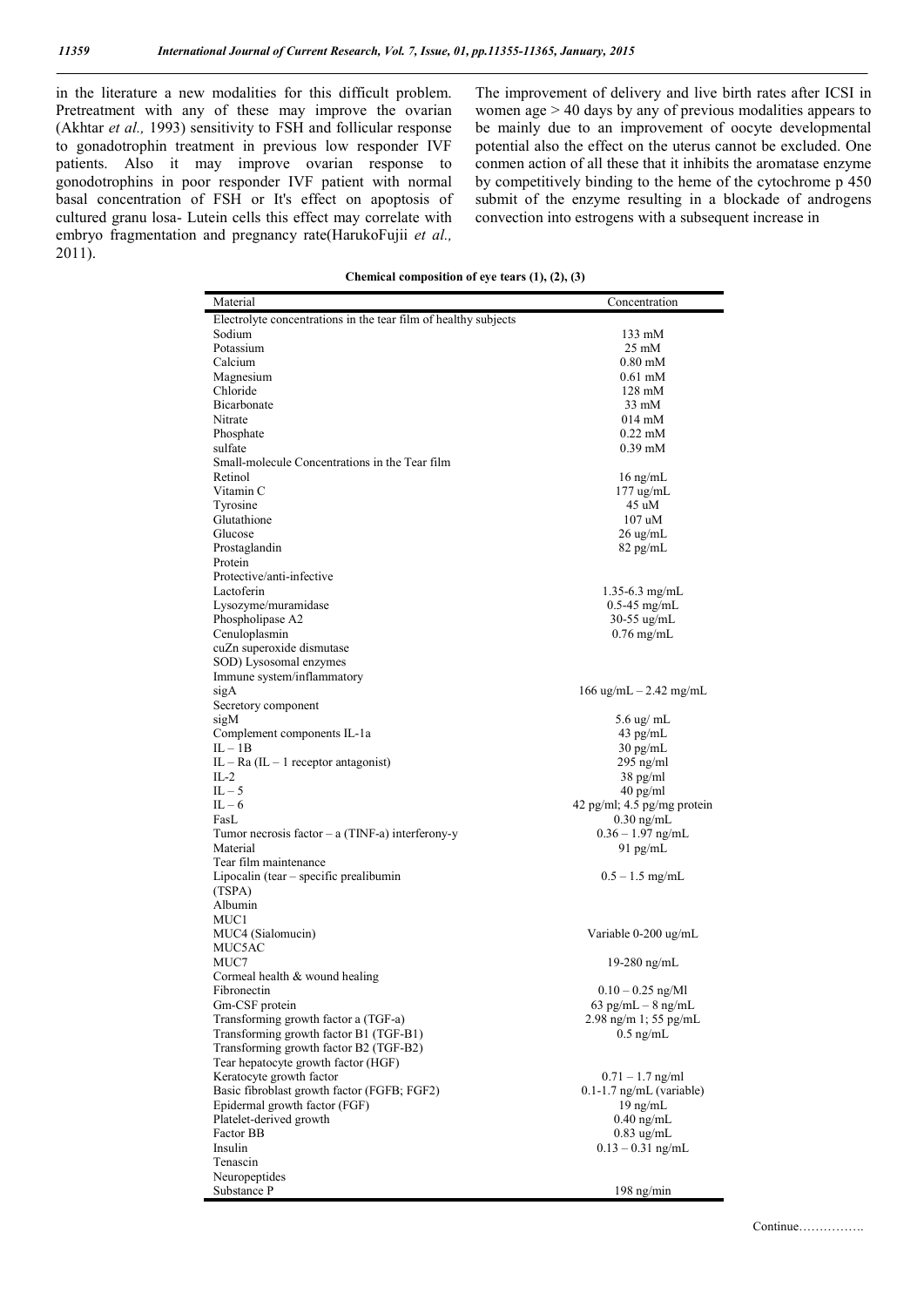| Calcitonin gene-related peptide (CGRP)        | $0.3 - 0.06$ 1U/mL        |
|-----------------------------------------------|---------------------------|
| Proteases/protease inhibitors                 | $0.0073$ 1U/mL            |
| Plasminogen activator (urokinase type)        |                           |
| Plasminogen/plasmin                           | $1-14$ ug/mL              |
| a 1-Antichymotrypsin                          | 106 ug/mg tear            |
| a 1-protease inhibtor                         | Protein                   |
| a 2- Macroglolin                              | $5-10$ ug/mL              |
| Cystatins                                     | $0.84$ ng/mg tear protein |
| Secretory leukocyte protease inhibitor (SLPI) |                           |
| Matrix metalloproteinase 2 (MMP $-$ 2)        |                           |
| Matrix metalloproteinase 3 (MMP-3)            |                           |
| Collagenase $-2$ (MMP $-8$ )                  | 7.3 ng/mg or 7.2 U/mg     |
|                                               | Tear protein 3.3 ng/mL    |
| Matrix metalloproteinase 9 (MMP-9)            |                           |
| Tryptase                                      |                           |

intraovrian androgens (Akhtar *et al.,* 1993) it has been shown in cultured mouse pre antralfollicles that androgen stimulate follicle growth also androgens stimulate theca and granulose cell proliferation and inhibition of Apoptosis also androgen stimulate FSH receptor expression, Also it stimulate IGF1 and IGF-1 receptor gene expression how ever when concentration are too high they can reduce follicular health, Also there is asynergistical role of androgens with FSH to promote early follicular recruitments.

Any OF these substances expet Eprex has effect on oocyte and embryo yields, embryo grade and cell number in IVF all these agents have a beneficial effect on oocyte maturation: Statistically significantly increased estradial 17B secretion which stimulate protein Kinase (MAPK) cascade in the oocytes, improved cumulus expansion, polar body formation, blastocyst rate, reduced reactive oxygen species, increased level of gluatathione, it promote sirtuim-1 gene expression. (Vaskivuo *et al.,* 2001), (Mangyuan Liu and Xu Yin, 2013). A gain also these agents expect EPREX protect against age-associated infertility, loss of oocytes and follicles and reduced oocyte quality contribute to age associated ovarian aging and infertility accumulation of free radicals with age leads to DN A mutation, protein damage telomere shortening, apoptosis and accelerated ovarian aging expect EPREY have the effect through antioxidation as well as activating SIRtl and telomeras (Vaskivuo *et al.,* 2001; Mangyuan Liu *et al.,* 2013) We proved that these Agents Except Eperx act Through affection of telomere length. (Van Zglinicki *et al.,* 2005; Keefe and Liu, 2009; Liu and Keefe, 2002; Huang *et al.,* 2013; Starr *et al.,* 2008; Lavaranos *et al.,* 1999; Liu and Li, 2010; Liu *et al.,* 2007; Broekman *et al.,* 2007; Broekman *et al.,* 2009; Price *et al.,* 2012).

## **Eye Tears**

Due to its unique chemical composition (Callender and Morrison, 1974; Ohkiashty *et al.,* 2006; William *et al.,* 1982) we introduce Eye Tears for the first time in the Treatment of Myoma, endometriosis PCO, prevention of pelvic Adhesion and in IVF (To improve endometrial receptivity) treatment of repeated implantation failure (Ali Farid Mohamed Ali, 2014).

## **Myoma utero Venous organ dissemination**

(The King is dead, Long live the king)

We introduced this name for the first in literature this term enclosed the 2 terms commonly appeared in the literature

benign metastastizing leiomyomatosis (Steiner, 1939) and intravenous leiomyomatosis (Du *et al.,* 2011) after our case report discovery. This case report in the first one to find in the literature due to the following points.

- (1) Short time of appearance (45 day after myomectomy)
- (2) Large number of myoma recorded 475 myoma. (Valdes Devesa *et al.,* 2013) It is present in all part of the body: skin, subcutaenous tissue (Mayerhofer *et al.,* 2004), rectus sheath, rectus muscle, omentum, mesentery, intestine (small, large, kidney, inferior vena cava, right atrium, right ventricle, lung, lymph node brain, bone (femoral), retroperitonal).
- (3) Combination between intravenous leiomyomatosis and benign metastasizing leiomyomatosis. Ki67 index is essential to exclude leiomoysarcoma (Mayerhofer *et al.,* 2004; Gezginc *et al.,* 2011). We put four theories for explanation for the first in the literature (Beck *et al.,* 2012).

## **a) Stem cell theory**

Mesenchymal cell can be differentiated to myoma cell and the stimulus for this differentiation is the surgical because in all cases reported and our case is that there is a history of previous myomectomy or hysterectomy.

## **b) Aquaporins AQPs theory (Zoul** *et al.,* **2013)**

Previous studies demonstrate significant role for passive water channels maintaining water homeostasis in cell membranes. we studied AQPs in all myona removed and follow up all cases for 20 years for intravenous leiomyomatosis, the only case which have intravenous leiomyomatosis have statistically increased level four AQPI, increased AQPI lead to spread of myome.

## **c) Chromosomal theory**

We find chromosomal aberration in intravenous, in chromosome No. (3, 10, 11, 14).

## **d) Micro RNA theory (Luis A. Ramon** *et al.,* **2011)**

Utilizing mi RNA microarray analysis we formed eight down regulated Mi RNAs (including Mi R 1966) and for up regulated mi RNAs.

(4) A new line of treatment, the proposed previous medical lines of treatment were hormonal (Mohamed *et al.,* 2014). Which include: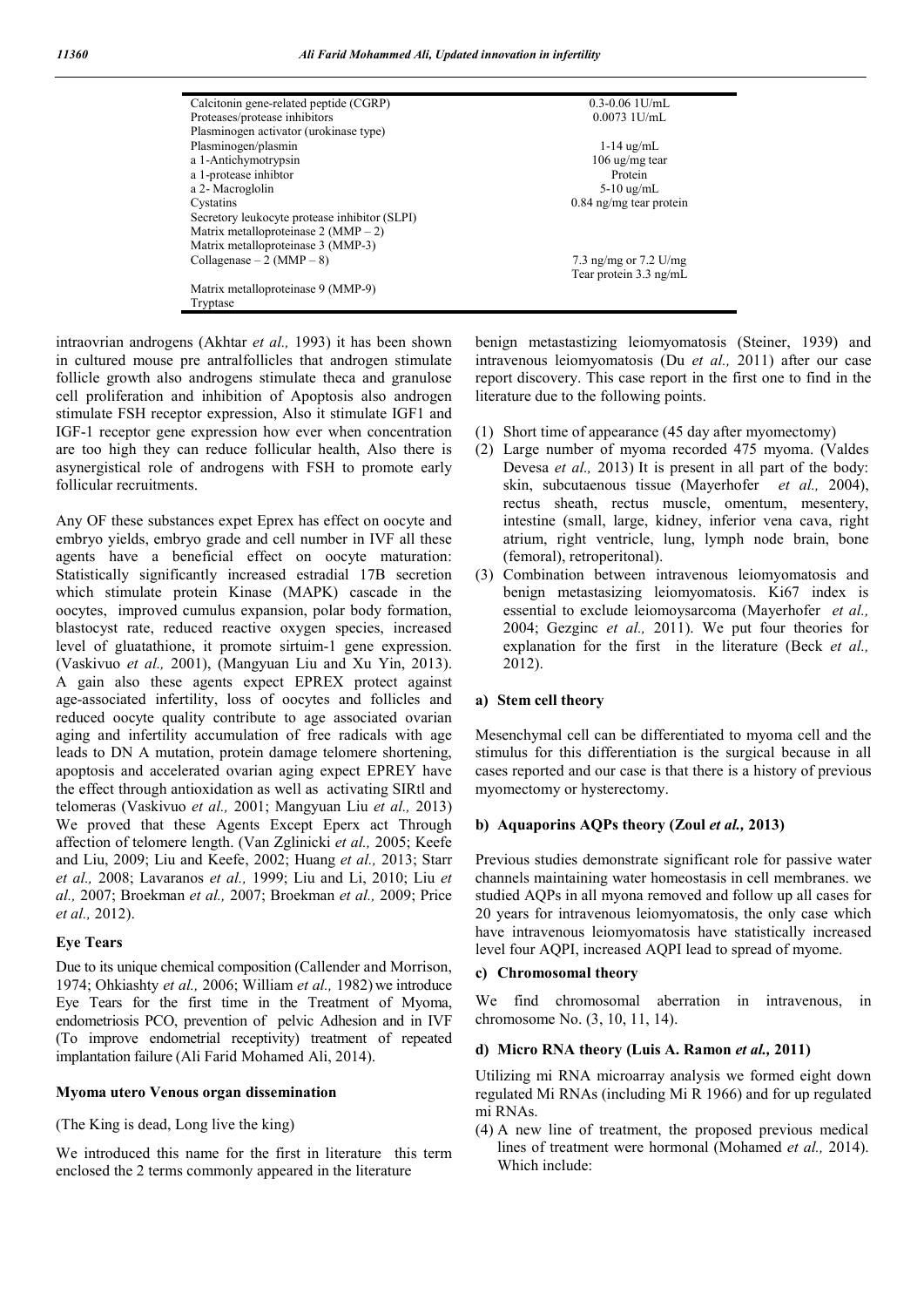(5) Progestin, aromatase inhibitor, gonadotrophin relasing hormone agonist Gn RH agonist. Now we introduced Bee propolis as (oral intake [1/2 gram/ 4 times daily for one month] as a new line of treatment (Ali *et al.,* 2012).

#### **Updated treatment of endometriosis**

We introduced for the first time in literature these new modalities of treatment of endometriosis

- 1. NANO GOLD (Ali Farid *et al.,* 2012), NANO SILVER (Ali Farid *et al.,* 2012) and combined NANO gold and NANO SILVER.
- 2. Peripheral blood mononuclear cells (laparosecopically direct injection or ultrasound direct injection (Ali Farid *et al.,* 2013).
- 3. Yeast betaglycan (Ali Farid *et al.,* 2010). And CD 147 (Ali Farid *et al.,* 2010).
- 4. FSLYM1920 (Ali Farid *et al.,* 2014).
- 5. A new delivery system for GnRH agonist (intravaginal Ring, intrauterine loop) (Ali Farid *et al.,* 2012).
- 6. Direct injection of GnRH agonist through laparosecopically and ultrasound guided (Ali Farid *et al.,* 2010).
- 7. a new mechanism of action of Dineogest through neutropine, milk fat globule, epidermal growth factor 8, aquaporin 9, Defnsins and block want/ CATENIN path way (Ali Farid *et al.,* 2014).
- 8. A new modality of treatment of Adenomyosis: vaginal Dineogest laparoscopic rubbing of uterus with Dineogest ointment(Ali Farid *et al.,* 2014).

## **First baby delivered in the world literature after peripheral blood mononuclear cell injection**

- 1. In the cervix (Repeated abortion 12 times) date 9/3/2009 (Ali Farid *et al.,* 2010).
- 2. In the ovary (Aged women 53 years through laparosecopically direct injection in the ovary date 10/11/2013 (Ali Farid *et al.,* 2013).
- 3. In the testis (Azospernia) infertility for 25 years date 15/12/2014

## **Conclusion**

Ten updated innovation, in infertility, we are still in the beginning of a long of road which we put the first stone in this road. All these innovation respect the ethical consideration and passed between phase (1) and phase (2) more and more controlled studies and more randomization are needed before we reached to the conclusion. We think that our patients deserve more work to reach to a safe drug and a safe line of treatment with high therapeutic value and with reasonable cost benefit ratio.

## **REFERENCES**

Aitken RJ, Gordon E, Harkiss D, Twigg JP, Milne P, Jennings Z, etal. Relative impact of oxidative stress on the functional competence and genomic integrity of human spermatozoa. *Biol Reprod*., 1988:59:1037-46

- Akhtar M, Najr V. Wright JN. Aromatase and related C-C bond cleaving P-450 enzymes *J. Steroid Bochem Mol Biol.,* 1993; 44 : 275-87
- Ali A.F. M. All, M. Moustafa, M. Gafar, H. Sana, I. Anwar Randomized controlled blind study comparing bee venom, magnesium Sulfate. Diazepam to control eclampatic Fit. (Modern trend).Second International Conference of API Tehrapy 2000
- Ali A.F. M., Ali, S. Elshayeb, M. Mostafa, Z. Shehab: Bee Venom Suppresses Interleukin-6 Production in Human Endometrial Cells 22 second international conference of API Therapy 2000. Second International Conference of API Therapy 2000
- Ali A.F.M : Intracermcal bee venom in the treatment of CIN Second International Conference of API Therapy 2000.
- Ali A.F.M, AH, M. Hassan, M. El Bambi, J. Allam: Bee venom treatment of unexplained recurrent spontaneous abortion; Gynecological endocrinology 1998: volume 12; P80.
- Ali A.F.M, Erlemando Cosmi: Embryonic stem cell like cells derived from humand endometrium, fallopian tube and ovary the effect of bee venom and Zam Zam water to differentiate into germ cells Gynacolagical Endocrinogology supplement, 2011 (333-334).
- Ali A.F.M, M. Mostafa, M. Elbambi: Effects of Bee venom on human smooth Muscle cells cultured from Normal Myometrial and from Uterine Leiomyomatous Tissue. Second international conference of API Therapy 2000
- Ali A.F.M. Bee venom in keloid formation Second International Conference of API Therapy 2000
- Ali A.F.M. High cytotoxic T lymphocyte precursor in women with unexplained recurrent spontaneous abortion and its reversal by bee venom injection. First International Conference of API Therapy 1999:
- Ali A.F.M. Ali, S. El shayeb, M. Mostafa, Z. Shehab: Bee Venom effects on Cell Growth and differentiation in Cervical Carcinoma cell Lines. Second International Conference of API Therapy 2000.
- Ali A.F.M. Ali. Intra-amniotic Intra uterine Bee venom for prevention of Hyaline Membrane Diseases in preterm Delivery: A Novel Treatment p 154The Fourth World Congress of Prenatal Medicine, Buenos Aires, Argentina, April 1999.
- Ali A.F.M. All, M. Moustafa, S. Elshay, O. Eldaly: Immunomodulation of rat endometriotic implant growth by bee Venom. Gynecological endocrinology 1998: volume 12; P81.
- Ali A.F.M. All, S. Elshayeb, M. Mostafa, I, El Daly: Bee venom therapy reduces postoperative adhesion formation and reformation after adhesiolysis in rat models for adhesion formation Second international conference of API Therapy 2000 and endometriosis.
- Ali A.F.M. All, S. Elshayeb, M. Mostafa. O.Elduly: Bee Venom reduce adhesion formation in the rabbit uterine horn model. First International conference of API Therapy 1999.
- Ali A.F.M. Bee venom as phyotestrogen Second International Conference of API Therapy 2000
- Ali A.F.M. Bee venom induce apoptosis and inhibit expression of cyclo oxygenase 2 mRNA in human lung Cancer cell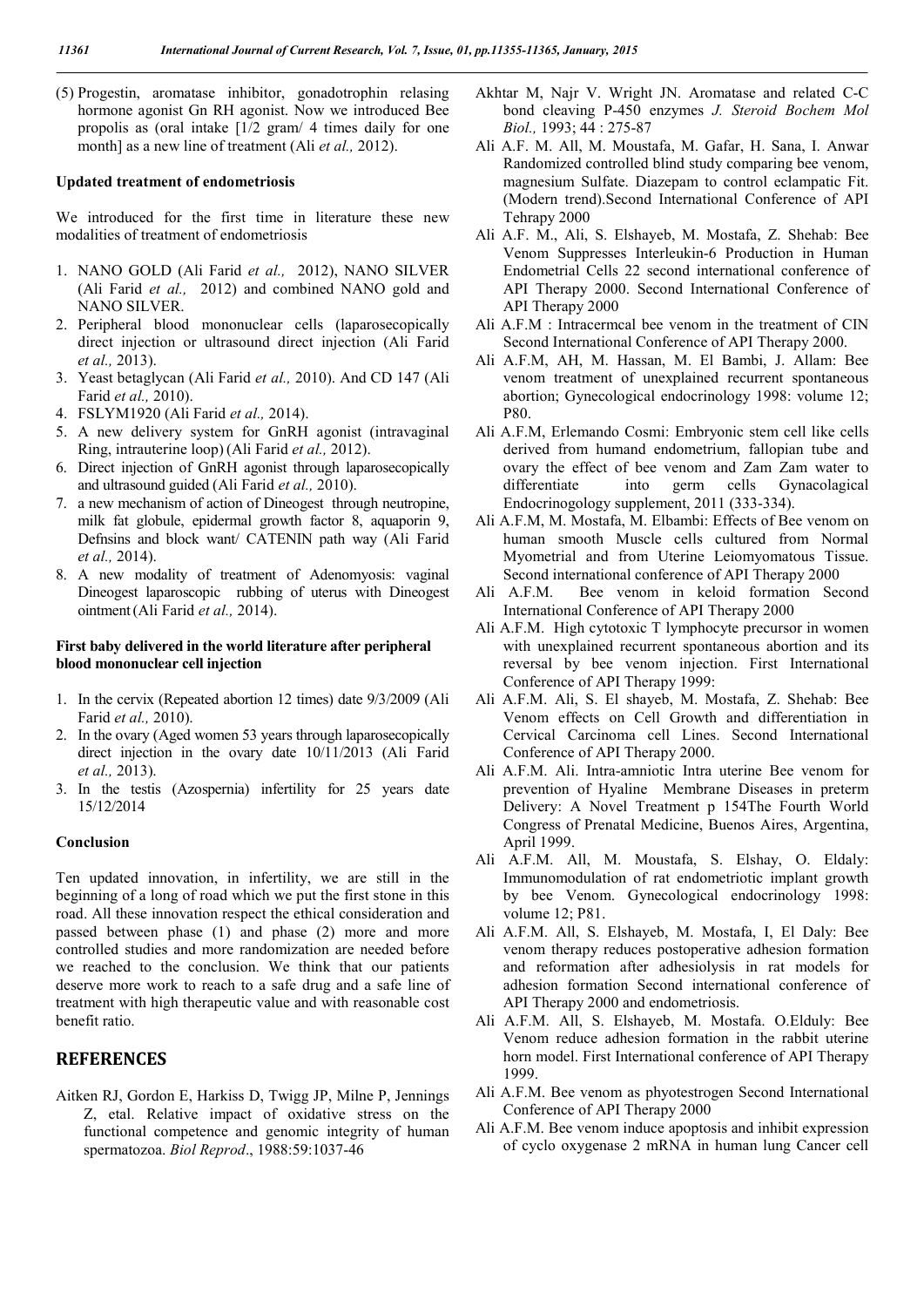line NCI HI 299, JEM Ml. First international Conference of API Therapy 1999.

- Ali A.F.M. Bee Venom reduce effect on endometrial cancer cell growth. Second International conference of API Therapy 2000
- Ali A.F.M. Cervical sperm antibody Second International Conference of API Therapy 2000.
- Ali A.F.M. Intramuscular injection of Bee Venom in the fetus Second International Conference of API Therapy 2000.
- Ali A.F.M. Laparoscopic intratubal bee venom in the treatment of proximal tubal obstruction. First International Conference of API Therapy 1999
- Ali A.F.M. Pregnancy in high FSH effect of bee venom First International conference of API Therapy 1999
- Ali A.F.M., Ali, S. ElShayeb, Bee venom treatment of idiopathic intrauterine growth retardation. First International Conference of API Therapy 1999.
- Ali A.F.M.: Bee Venom in treatment of recurrent human papilloma virus. Second international conference of API Therapy 2000.
- Ali A.F.M.: Low dose bee venom improves ovarian responsiveness, uterine and ovarian blood flow, velocity, implantation and pregnancy rate in patient under going in vitro fertilization Second International Conference of API Therapy 2000.
- Ali A.F.M.Ali. Delivery after conservative treatment of endometrial carcinoma by Bee Venom First International conference of API Therapy 1999
- Ali A.F.M: 1 Leukemia inhibitory Factor (LIF) in Uterine Flushing Fluid in Idiopathic Repeated Abortion and its Correction by Intrauterine Bee venom. A new Modality. First International conference of API Therapy 1999: AFM
- Ali AFM, Fateen B, Ezzat A, Badawy H, Ramadan A, Eltobge Laparocopic Intraovarian Injection of Bee Venom in the Treatment of Polycystic Ovarian Disease: A new Modality, Obstetrics and Gynecology 2000: Volum 95, No 4 (sup.); p 15
- Ali AFM: Bee venom as phytoestrogen updated trend and reviewing of literature, Cairo, Egypt Second International conference of API Therapy 2000: t
- Ali F.M., 1- Gamal, S. El Shayp, S. Shaker, Effect of Bee Propolis on rat model endometriosis, *Journal of Endometrosis* (2012) Abstract)
- Ali Farid *et al.* Erythriperoetin receptor on the ovarian surface: *Journal of Endometriosis* (supplement Abstract poster - 303)2012
- Ali Farid Mohamed Ali, Treatment of repeated implantation fallure by Autologus eye tears. Fertility Magazine, (2014), volume 14, p. 32 – 35
- Ali Farid Mohamed Ali. Miracle of Zamzam water thirteenth International water Technology conference, IWTC 13 2009 Hurghada, Egypt, 1515-1520
- Ali Farid Mohamed Ali. Zamzam water as mercal proceeding of thirteenth International water Technology conference, IWTC 13 2009 Hurghada, Egypt, 1543-1545
- Ali Farid Mohamed Ali: Oncolytic action of Zamzam water on rat colon tumor, thirteenth International water Technology conference , IWTC 13 2009 Hurghada, Egypt, 1543-15 HS
- Ali Farid, *et al.* FSLYM 192050 A new modality of treatment of endometriosis. 10AAGL international

congress on Minimally invasive gynecological surgery O 49, Barcelona 5 – 7 June, 2014

- Ali Farid, *et al.* A new mechanism of action of Dienogst. 10AAGL international congress on Minimally invasive gynecological surgery O 51, Barcelona 5 – 7 June, 2014.
- Ali Farid, *et al.* A new modalities of treatment of Adenomyosis 10AAGL international congress on Minimally invasive gynecological surgery O 50, Barcelona  $5 - 7$  June, 2014
- Ali Farid, et al. cervical insufficiency abortion treated by autologus peripheral blood peripheral blood mononuclear cell injection in the cervix J Reproductive Medicine and Endocrinology No.4 P. 380, 2010.
- Ali Farid, *et al.* Gn RH Agonist a new delivery system. JE Journal of endometriosis volume 4, p, 233, 2012
- Ali Farid, *et al.* NANO gold treatment of endometriosis. JE Journal of endometriosis volume 4, p, 232, 2012
- Ali Farid, *et al.* Nano sliver treatment of endometriosis. JE Journal of endometriosis volume 4, p, 232, 2012
- Ali Farid, *et al.* Treatment of aged women by laparosecopically ovarian direct injection. of peripheral blood mononuclear cell journal of endometriosis and pelvic pain disorders supplement 1 volum 5 No, 4, s29, 2013
- Ali Farid, *et al.* Ultrasound guided direct injection of GnRHa in the treatment of leiomayoma J Reproductive Medicine and Endocrinology No.4 P. 259, 2010.
- Ali Farid, *et al.* Yeast betaglycan and CD. 147 inhibit development of experimental endometriosis, J Reproductive Medicine and Endocrinology No. 4 P. 323, 2010
- Ali Farid, Laila Farid treatment of ovarian failure by Peripheral blood mononuclear cell (BPMNC Journal Endometriosis (2012) (Supp).
- Ali Farid: Gamal, S. El Shayp, S. Shaker: Effect of Bee Propolis on rat model endometriosis, Journal of endometrosis (2012) Abstract)
- All AFM, El-Tobgy A, El-Am HA, El-Shayeb S, El Din M, Sarhan AE-A:Laparoscopic local injection of Bee venom for Treatment of Adenomyosis (A new Modality), *Obstetrics and Gynecology* 1999: volume 93, no 4 (sup.); p 52.
- All AFM, El-Tobgy A, El-Aw HA, El-Shayeb S, El Din M, Sarliaii AE-A: Pregnancy Rate following induction of ovulation by Bee venom Gonadotrophin and Human Menopausal Gonadotrophin, *Obstretrics and Gynecology* 1999: volume 39, No 4 (sup.); P 51.
- Aly Farid M Ali, Erlemandocosmi, Embryonic stem cell like cells derived from humand endometrium, fallopian tube and ovary the effect of bee venom and Zam Zam water to differentiate into germ cells Gynecological Endocrinogology supplement, 2011 (333-334).
- Beck MM., Biswas B., D'Souza A., Kumar R. 2012. Benign metastasizing leiomyoma after hysterectomy and bilateral salpingoooporectomy. *Hong Kong Med J*., 4:153-15
- Borgmann K, Rao KS, Labhasetwar V, Ghropade A Efficacy of Tatconjugated ritonavir- loaded nonparticles in reducing HIV-1 replication in monocyte- derived macrophages and cytocompatibility with macrophages and human neurons. AIDS Res Hum Retroviruses 2011; 27:853-62.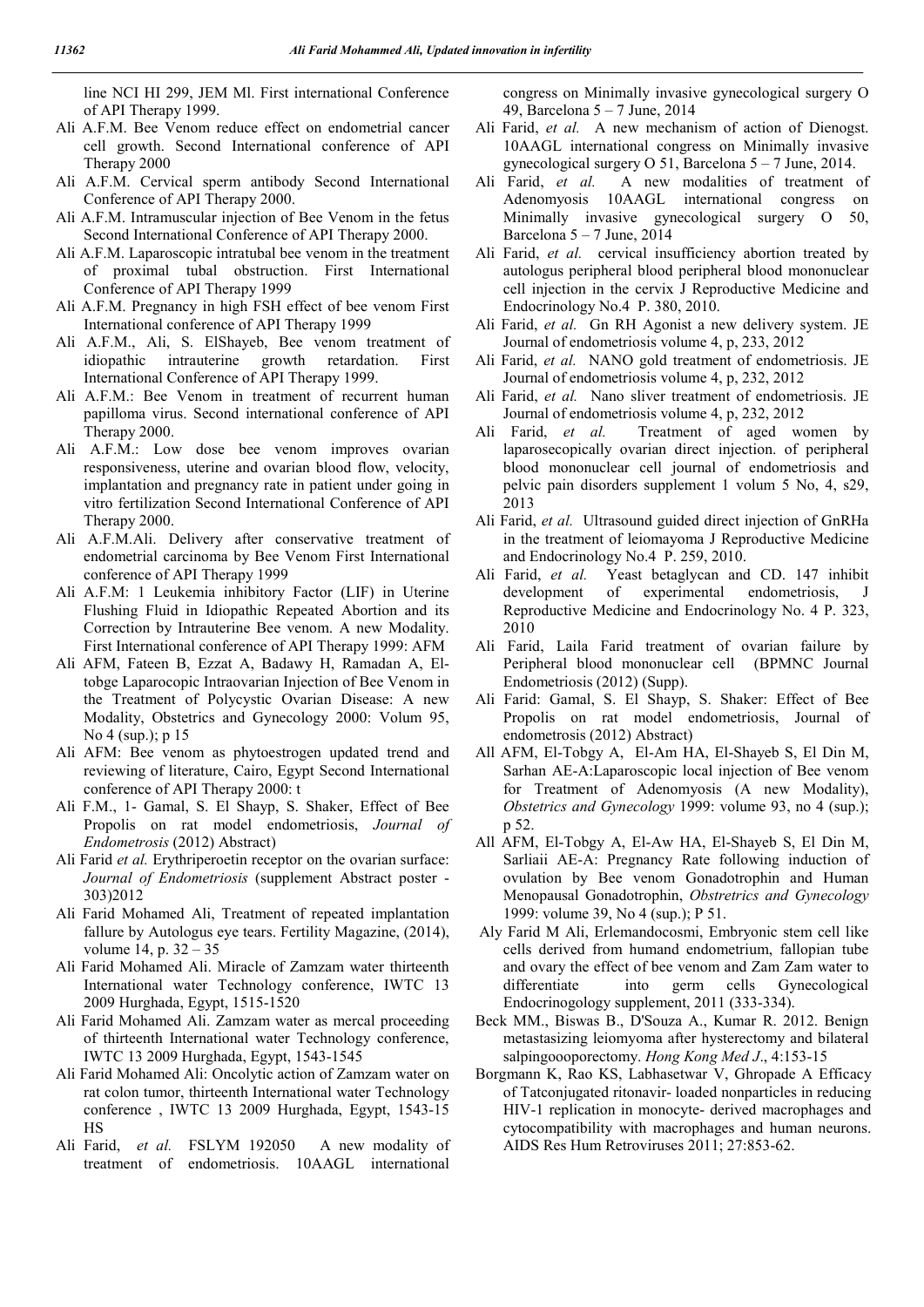- Broekman FJ, Knauff EA, teVelde ER; Macklon NS, Fauser BC. Female reproductive ageing: current knowledge and future trends. EndocrinolMetab 2007; 18:58-65.
- Broekmans FJ, Soules MR, Fauser BC. Ovarian Aging: Mechanisms and clinical consequences, *Endocr Rev*., 2009; 30:465-493.
- Callender, M, Morrison, PE A Quantitave study of human tear proteins before and after adaption to non flexible contact lens: Am 1 optomophysiol OPT: 1974, 51: 939-945.
- Carla Tatone, Fernanda Amicarelli, Maria Cristina Carbone, Cellular and Molecular aspects of ovarian follicle ageing, *Human Reproduction Update,* Vol. 14. No 2pp. 131-142, 2008.
- Chan WS, Wen PC, Chiang HC. Structure-activity relationship of caffeic acid analogues on xanthine oxidase inhibition. *Anticancer Res*., 1995; 15:703-7.
- Chung TW, Moon SK, Chang YC, Ko JH, Lee YC, Cho G, et al: Novel and therapeutic effect of caffeic acid and caffeic acid phenyl ester on hepatocarcinoma cells: complete regression of hepatoma growth and metastasis by dual mechanism. *FASEB J* 2004; 18:1670-81.
- Dana Chderland, NoaHasky, Ido Ben-Ami, A physiological approach for treating endometriosis by recombinant pigment epithelium- derived factor (PEDF). *Human Reproduction*, Vol. 28, No. 6 pp. 1626-1634, 2013
- Devonc- Snow Lisy et al: Super oxide dismutase loaded biodegradable nanoparticles targeted with a follicle stimulating hormone peptide protect sertolicells fromoxidative stress fertility and sterility vol 11, Nos 2 p 560-567.
- Du J, Zhao X, Guo D, Li H, Sun B 2011. Intravenous leiomyomatosis of the uterus. A clinicopathologic study of 18 cases, with emphasis on early diagnosis and appropriate treatment strategies. *Hun Pathol*., 42:1240- 1246.
- El-Kashef H 1994. Optical and electrical properties of materials. *Rev Sci Inst*., 56: 2056
- El-Zaiat SY 2005. Group Refractive index measurement by Fringes of equal chromatic order. Opt, and lasers Technol 37: 181
- Evanthia Diamanti *et al.* Increased serum advanced glycation endproducts is a distinct finding in lean women with PCO) clinical end ocrinology (2008) 69, 634-641.
- Evanthia Diamanti, Jandarakis, Christina Piperi, EistratiosPatsouris, Immunohistochemicalloacalization of advanced glycation end-products (AGEs) and their receptor (RAGE) in polycystic and normal ovaries, *Histuchem Cell Biol*., (2007) 127 : 581-589.
- Evanthia Diamanti-Kandarakis, Ilias Katsikist, Increased serum advanced glycation end-products is a distinct finding in lean women with polycystic ovary syndrome (PCOS), *Clinical Enducrinology,* (2008) 69: 634-641
- ExanthiaDiamanti-Kandarakis- Christina Pipri istratiosPaatsonuris, Immunohistochemicallocatization advanced glycation endproducts of (AGEs) and their receptor (RAGE) in polycystic and normal ovaries, *Histochem Cell Biol*., (2007) 127:581-589
- Femandez MA, Sanz MT. Garcia MD. Anti-inflammatory activity in rats and mice of phenolic acids isolated from scriphularia frutescens *J Pharm Pharmacol*., 1998; 50: 1183-6
- Fesen MR. Kohn KW. Leterture F, Pommier Y. Inhibitors of human immunodeficiency virus integrase. *Proc Natl Acad Sci.,* USA 1993; 90:2399-403.
- Franklin R. Baer H 1975. Comparison of honey bee venom and their components from various sources *J. allergy din. Immunol.*
- Frenkel K, Wei H, Bhimani R, Ye J. Zadunaisky JA, Huang MT, *et al.* Inhibition of tumor promoter-mdiated processes in mouse skin and bovine lens by caffeic acid phenethul ester. *Cancer Res*., 1993; 53: 1255-61.
- FRetti AP, La Marca A, Fauser BC, Taralatiz B, Nargund G, Gianaroli L, ASHRE working group on Poor Ovarian Response Definition. ESHRE consensus on the definition of "poor response" to ovarian stimulation for in vitro fertilization: The Bologna criteria. *Hum Reprod*., 2011; 26:1616-24
- Gauldie, J. Hanson. J.M Shipolimi RA. And vemonca 1978. Peptide components of bee venom. *Biochemistry,* 83-405- 410.
- Gezginc K, Yazici F, Tavli L 2011. Uterine smooth muscle tumors of uncertain malignant potential: a case presentation. *Int J Clin Oncol*., 11:592-595
- Grunberger D, Banerjee R, Eisinger K, Oltz EM, Efros L, Caldwell M, *et al.* Preferential cytotoxicity on tumor cells by caffeic acid phenethyl ester isolated from propolis, Experientia 1988; 44:230-2.
- Habermann, E. Reiz KG 1965. Peptide. Apamin in bee venom
- Hapangama D. K., M.A. Turner, J.A Drury, Endometriosis is associated with aberrant endometrial expression of telomerase and increased telomere length, *Human Reproduction*, Vol. 23, No. 7 pp. 1511-1519, 2008.
- HarukoFujii, Hiroshi Fujiwara, Akihito Horie, Ephrin Al Stimulates cell attachment and inhibits cell aggregation through the EphA receptor pathway in human endometrial carcinoma-derived Ishikawa cells, *Human Reproduction,* Vol 26, No.5 pp, 1163-1170, 2011
- Heneweer C, Holland JP, Divilov V, Carlin S, Lewis JS. Nagnitude of enhaced permeability and retention effect in tumors with different pheno-types: 89Zr-albumin as a model system. *J Nucl Med*., 2011; 52:625 -33
- Hu CS, chiang CH, Hong PD, Yeh MK. Influence of charge of FITC-BSA- Loaded chondroitin sulfate- chitosan nanoparticles upon cell uptake in human Caco-2 cel monolayers. *Int J Nanonedicine*, 2012; 7:4861-72
- Huang FJ, Chin TY, Chan WH. Resveratrol protects against methylglyoxal-induced apoptosis and distruption of embryonic development in mouse blastocysts Envirn Toxicol 2013; 28: 341 – 41.
- Jain RA. The manufacturing techniques of various drug loaded bioldegradable poly (lactide-co-glycolide) (PLGA) devices. *Biomaterials*, 2001, 21: 2475-90
- James Olcese *et al.* Clinical significance of Melatonin receptors in human myometrium, Fertility and Sterility (2014) vol. 15, No. 2 p. 329 – 335.
- Jannsen instruction for EPREX 2010
- Jean- ChirstopheLousse. M.D., "Sylvia Defrere, Ph.D., "Anne Von Langendonkt. Ph.D." Iron storage is significantly increased in peritoneal macrophages of endometriosis patients and correlates with iron overload in peritoneal fluid, fertility and sterility vol. 91, No.5, May 2009.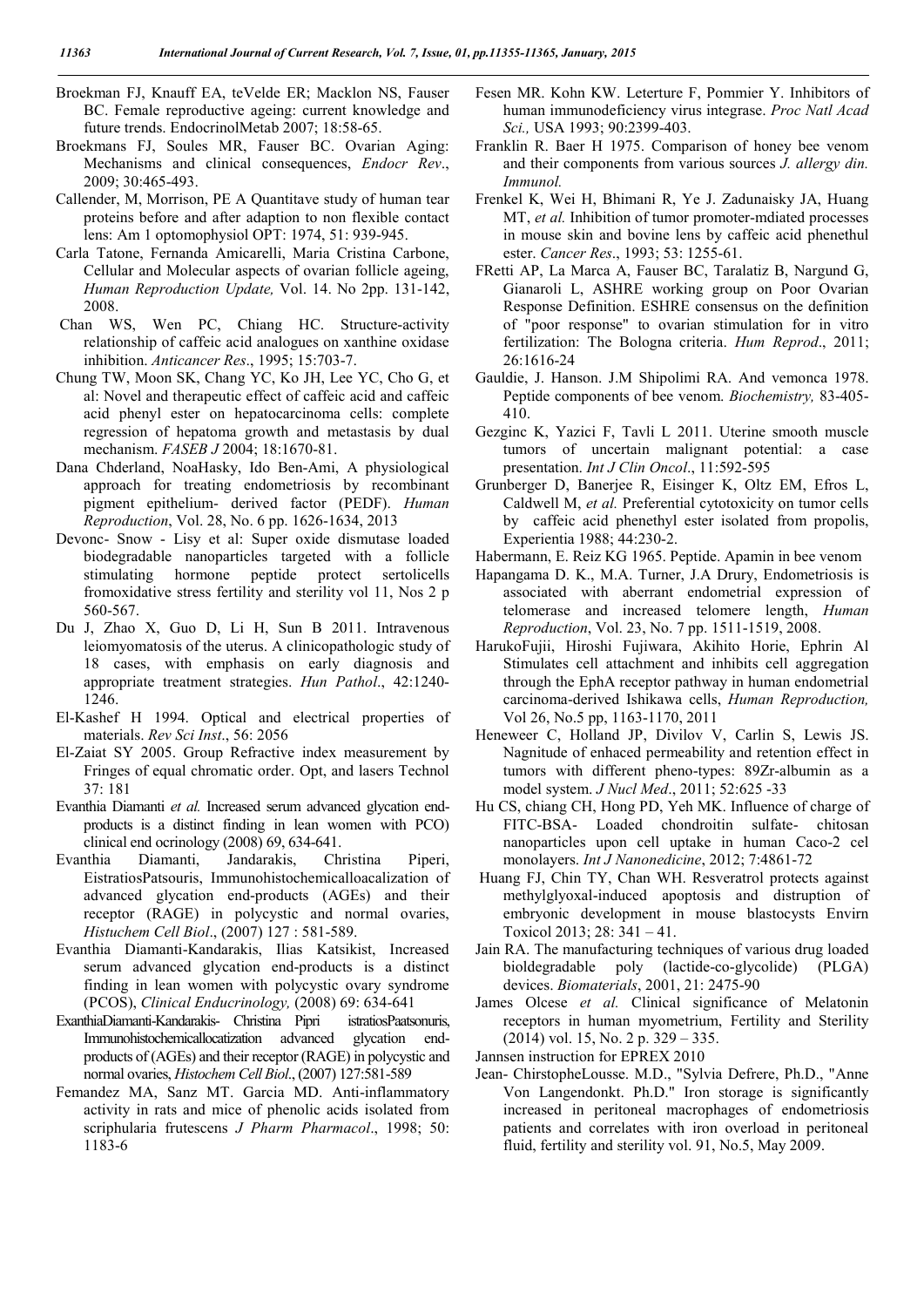- Jian-Xin Chen, Hui, Jun Xue, Activity of Andrographolide and its Dertivatives against Influenza Virus in Vivo and in Vitro, *Biol. Pharm. Bull*., 12(8) 1385-(39) (2009).
- Jing-Jing Zhang, Zhi-ming Xu, Hong Chang, Pyrrolidine Dithiocarbamate Attenuates Nuclear Factor-kB Activation, Cyclooxygenase-2 expression and prostaglandin  $E_2$ production in human Endometriotic Epithelial Cells, Gynecolobstet invest 2011: 72: 163-168.
- Jinmiao Liu, Manguan Liu, Xiaoying Ye, Delay in Oocyte aging in mice by the antioxidant N-acetyl-L- cysteine (NAC), *Human reproduction,* vol 27, No 5 pp. 1411-1420, 2012
- Kashiwada Y, Nishizawa M, Yamagishi T, Tanaka T, Nonaka G, cosentino LM, et al. Anti-AIDS agents: 18. Sodium and potassium salts of caffeic acid tetramers from Arnebia euchroma as anti-HIV agents. *J Nat Prod*., 1995; 58:392- 400.
- Keefe Dl, Liu L Telomeres and reproductive aging, ReprodFertil Dev 2009; 12:10-14k.
- Koshihara Y, Neichi T, Nurota S, Lao A, Fujimoto Y, Tastuno T. Caffeic acid is a selective inhibitor for leukotriene biosynthesis Biochim Biophys Acta 1984; 792: 92-7
- Lavaranos TC, Muthis JM, Lutham SE, kkalionis B, Shay JW, Rodgers RJ. Evidence for ovarian granulose stem cells: telomerase activity and localization of the telomerase ribonucleie acid component in bovine ovarian follicles. biolReprod 1999; 61:358-366.
- Liao HF, Chen YY, Liu JJ, Hsu ML, Shieh HJ, Liao HJ, *et al.* Inhibitory effect of caffeic acid phenethyl ester on angiogenesis, tumor invasion, and metastasis. *J Agric Food Chem.,* 2003; 51:7907-12.
- Liu Jp, Li H. Telomerase in the ovary. Reproduction 2010; 140: 215 – 222.
- Liu L, Baily SM, Okuka M, Munoz P, LIC, Zhou L, Wu C, Gzerwiec E, Sandler L, Seyfang A et al., Telomere lengthening early in development. Nat Cell Biol 2007; 9: 1436 – 1441.
- Liu L, Keefe Dl Ageing-associated aberration in meiosis of oocytes from senescence – accelerated mice. Hum Repord 2002; 17:2678 – 2685.
- Luis A. Ramon, AitanaBraza Boils, Juan Gilbert-Estelles, micro RNAs expression in endometriosis and their relation to angiogenic, Human Reproduction, Vol. 26, No.5 pp.1082-1090, 2011
- Luis A. Ramon, AitanaBraza Boils, Juan Gilbert-Estelles, microRNAs expression in endometriosis and their relation to angiogenic, *Human Reproduction,* Vol. 26, No.5 pp.1082-1090, 2011
- Mahfouz R, Sharma R, Thiyagarajan A, Kale V, Gupta S, Sabanegh E. *et al.* Semen characteristics and sperm DNA fragmentation in infertile men with low and high levels of seminal reactive oxygen species. *Fertil steril*, 2010; 94:2141-6.
- Mangyuan Liu, Xu Yin et al: Resveratrol protects against ageassociated in fertility in mice: Human reproduction Vol 28 No: 3 P 707-717, 2013
- Mayerhofer K, Lozanov P, Bodner K, Bodner-Akder B, Kimberger O, Czrewenka K (2004) Ki-67 expression in patients with uterine leiomyomas, uterine smooth muscle tumors of uncertain malignant potential (STUMP) and

uterine leiomyosarcomas (LMS). Acta Obstet Gynaecol 11: 1185-1088

- Michael Morcos, Xueliang Du, Gloxalase-1 prevents mitochondrial protein modification and enhances life span in Caenorhabditiselegans, *Aging Cell* (2008) 7, pp 260- 269.
- Michaluart P. Masferrer JL, Carothers AM, Subbaramaiah K, Zweifel BS, Koboldt C. *et al.* Inhibitory effects of caffeic acid phenethyl ester on the activity and expression of cyclooxygenase-2 in human oral epithelial cells and in a rat model of inflammation. *Cancer Res*., 1999; 59:2347-52.
- Micheal Noros *et al.* Glyoxalase-1 prevents mitochondrial protein modification and enhances life span in caenorhabditis elegans.
- Mohamed S. Mahmoud- Kavita Desai, Farr R. Nezhat leimoymonas beyond the uuterus; a case series and review of the literature, Arch gynecol obstet, 2014.
- Naeem N, Alsanussi H, and Almohandis A (1983): multielemental and hydrochemical study of Holy Zamzam water, *Journal new England water works Association*; 47 : 158.
- Nagoka T, Banskota AH, Tezuka Y, Saiki 1, Kadota S. Selective antiproliferative activity of caffeic acid phenethyl ester analogues on highly liver-metastatic murine colon 26-L5 carcinoma cell line. *Bioorg Med Chem*., 2002; 10:3351-9.
- Nishida M., K. Nasu, T. Ueda, A. Yuge, N. Takai and H. Narahara, B-Hydroxisovalerylshikonin induces apoptosis and G0/G1 cell- cycle arrest of endometrioitic stromal cells: a preliminary in vitro study, *Human reproduction*, vol. 21, No. 11 pp. 2950-2856, 2006.
- Ohkiashty, Dogru M, Tsubota K. Laboratory finding in tear fluid analysis, Clin Chim Acta; 2006, 364(1) 17-28.
- Pietro Sanulli, Marc Even, Sandrine Chouzenoux, Profibrotic interleukin-33 is coorelated with uterine leiomyoma tumour burden, *Human Keproduction,* Vol 28, No.8 pp. 2126-2133, 2013.
- Price NL, Gomes AP, Ling AJ, Duarte FV, Martin-Montalvo A, North BJ, et al. SIRTI is required for AMPK activation and the beneficial effects kof resveratrol on mitochondrial function. Cell Metab 2012; 15: 675 – 90.
- Reddy MK, Labhasetwar V. Nanoparticle-mediate delivery of superoxide dismutase to be brain: an effective strategy to reduce ischemia reperfusion injury. *FASEB J* 2009: 23:1384-95
- Reddy MK, Wu L, Kou W, Ghorpade A, Labhasetwar V. Superoxide dismutase - loaded PLGA nanoparticles protect cultured human neurons under oxidative stress. *Appl biochem Biotechnol*., 2008; 151:565-77
- Sahoo SK, Labhasetwar V. Enhanced antriporliferative activity of transferring conjugated paclitaxel- loaded nanoparticles is mediated via sustained intracellular drung retention. *Mol Pharmaceutics,* 2005; 2:373-83
- Schefferlie JG, van Bladeren PJ. In vitro and in vivo reversible and irreversible inhibition of rat glutathione S-trasferase isoenzymes by caffeic acid and its 2-S-glutathionyl conjugate. *Food Chem Toxicol.,* 1993; 3-475-82
- Seerin V. Shatavi, BrainardLlanes, Judith L. Luborsky, Association of unexplained infertility with Gonadotropin